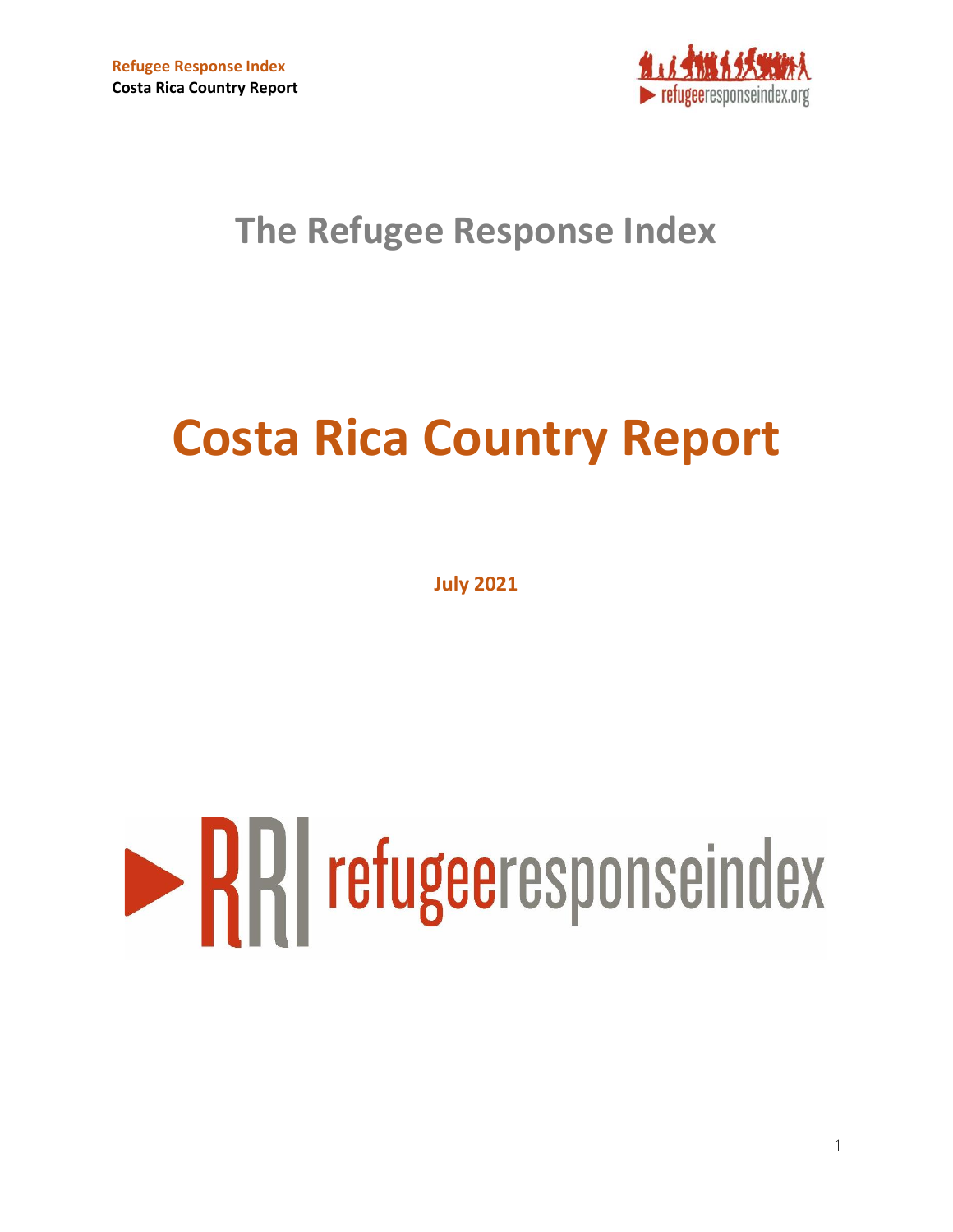

Authors: Koen Voorend Juan José Guilarte Daniel Alvarado Tatiana Soto

#### Acknowledgements

The pilot test of the Refugee Response Index methodology in Costa Rica was made possible thanks to the generous support and contribution of the European Commission (DG-INTPA).

We would also like to express our gratitude to all the organisations and partners that contributed their time and expertise to the pilot process in Costa Rica.

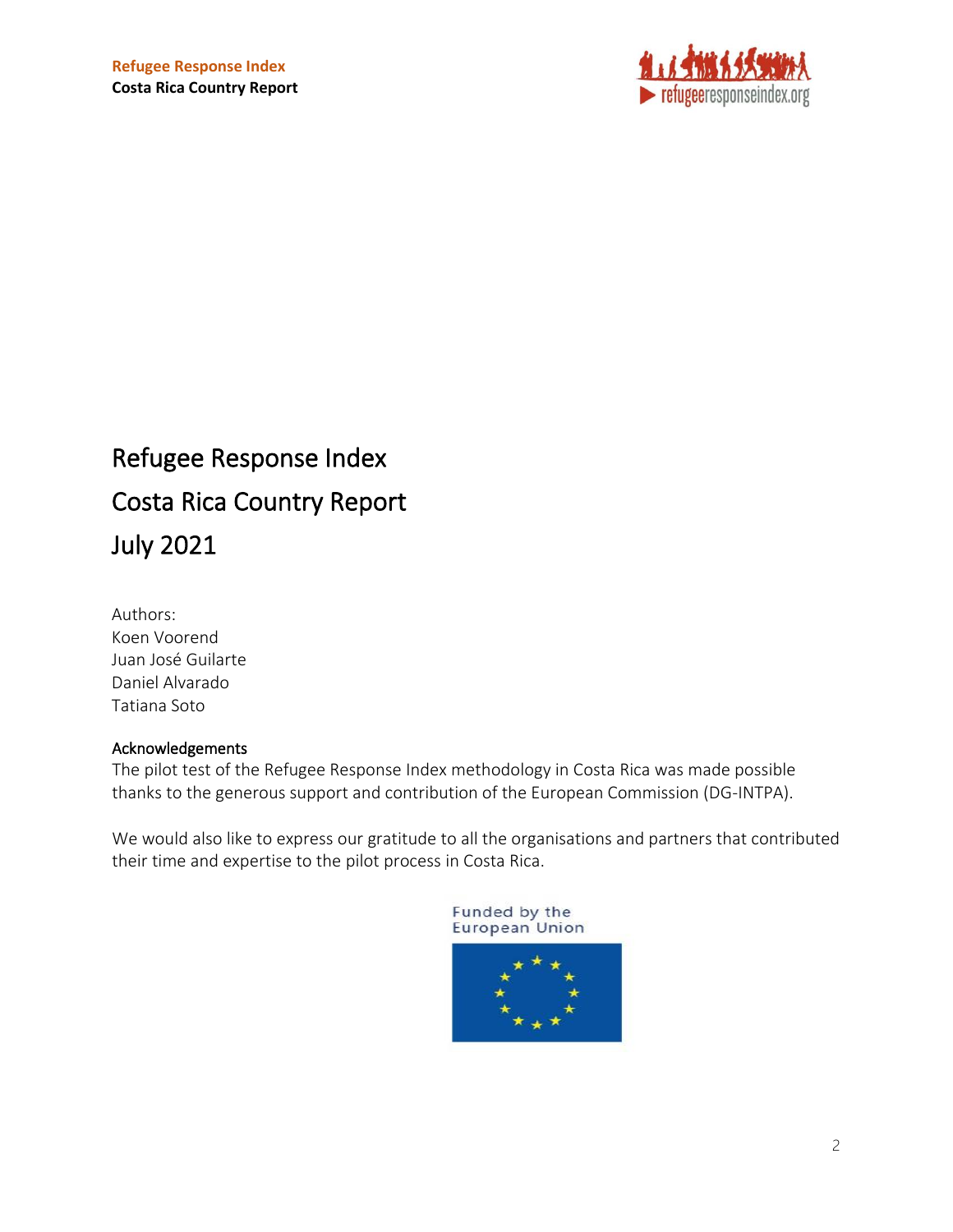

#### Contents

| 2. |  |
|----|--|
| 3. |  |
|    |  |
|    |  |
|    |  |
|    |  |
|    |  |
|    |  |
| 4. |  |
| 5. |  |
| 6. |  |
|    |  |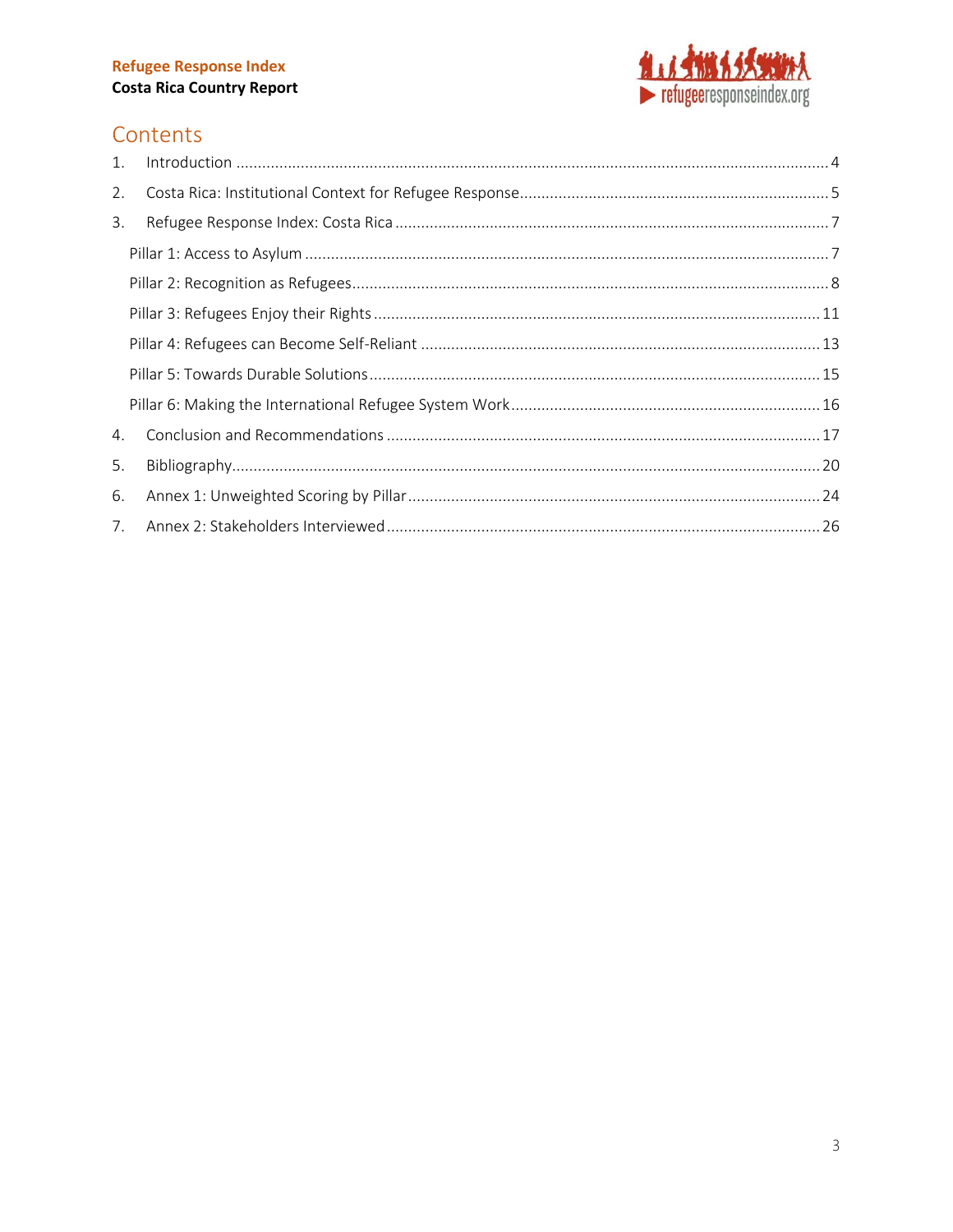

#### <span id="page-3-0"></span>1. Introduction

The Refugee Response Index (RRI) is an endeavour led by DARA to assess countries' responses to refugees in a global, independent, and comprehensive manner. Its primary purpose is to be an assessment tool to support national and international action designed to protect refugees and create an enabling environment for refugees. It aims to provide reliable, independent information on the implementation of relevant international commitments in a comprehensive manner.

This report discusses the RRI for Costa Rica. After Ecuador, Brazil and recently Mexico, Costa Rica has the largest refugee population in Latin America.<sup>12</sup> Historically, Costa Rica has been a country of refuge mainly for people from Colombia, Central America, and Venezuela. However, the number of applications received has experienced an unprecedented increase in the last five years. 3 Starting with significant flows of Venezuelan people since 2016 and, later, following public uprising in Nicaragua during March through July 2018 and the Nicaraguan government's disproportionate use of force in response to public protests, and the ensuing persecution of leaders and protesters,<sup>4</sup> the number of refugee applications in Costa Rica grew exponentially<sup>5</sup>. Between March 2018 and March 2019, more than 55,000 Nicaraguans requested refugee status in Costa Rica. 6

The State took extraordinary measures under the Refugee Regulation No. 36831-G and was supported by the International Organization for Migration (IOM) and the United Nations High Commissioner for Refugees (UNHCR) to handle the more than 200 refugee applications per day between June and December 2018.<sup>7</sup>

To put this in context, before December 2016 Costa Rica had granted refugee status to a total of 4,416 persons. In December 2020, a cumulative total of 9,517 persons had been granted refugee status,<sup>8</sup> implying growth of more than 50% in four years. Of these approved applications, more than three thousand were from Nicaragua alone: 943 in 2019 and 2,408 in 2020. $^9$  For these reasons, despite the mentioned efforts and external support, Costa Rica has faced enormous difficulties in attending this unprecedented influx of refugees, and the DGME's institutional capacity to process the applications was overwhelmed, which resulted in waiting periods of up to 18 months for the initial two stages of the refugee application process. 10

<sup>1</sup> UNHCR. (2019). *II Informe Anual del Marco Integral Regional para la Protección y Soluciones (MIRPS). Available at: https://www.refworld.org.es/pdfid/5dc5e6fa4.pdf*

<sup>&</sup>lt;sup>2</sup> This refers to recognised refugees under UNHCR's mandate in 2020, as pe[r UNHCR Refugee Statistics Database.](https://www.unhcr.org/refugee-statistics/) It does not include Venezuelans displaced abroad that have not received refugee status.

<sup>3</sup> Directorate of Immigration and Foreigners - DGME. (2021). *Personas Reconocidas Refugiadas – Dato Acumulado.* DGME. Statistics as of December 31, 2020.

<sup>4</sup> Fundación Arias para la Paz y el Progreso Humano. (2019). *De la represión al exilio: Nicaragüenses en Costa Rica, caracterización sociodemográfica, organizaciones y agenda de apoyo. Available at: https://arias.or.cr/wpcontent/uploads/2019/05/1De\_la\_represion\_al\_exilio\_vercompleta.pdf*

<sup>5</sup> Guilarte, J (2020) Contexto Institucional – Jurídico. Internal Use Document.

<sup>6</sup> DGME. (2021). *Personas Reconocidas Refugiadas – Dato Acumulado.*

<sup>7</sup> Nassar, C., and Benavides, C. (2019). *El refugio nicaragüense en Costa Rica, 2018-2019: Desafíos de su integración.* Facultad Latinoamericana De Ciencias Sociales, FLACSO. Available at: https://flacso.or.cr/publicaciones/el-refugio-nicaraguense-encosta-rica-2018-2019-desafios-de-su-integracion/

<sup>8</sup> Percentages by nationality: Nicaragua (40.2%), Colombia (25.6%), Venezuela (13%), El Salvador (12.69%), Cuba (4.5%) and Honduras (1.66%) (DGME, 2021).

<sup>9</sup> DGME. (2021). *Personas Reconocidas Refugiadas – Dato Acumulado.*

<sup>&</sup>lt;sup>10</sup> UNHCR (2020) Enhance Protection of Nicaraguan asylum-seekers and refugees in Costa Rica. Internal Use Document. Guilarte, J (2020) Contexto institucional-jurídico.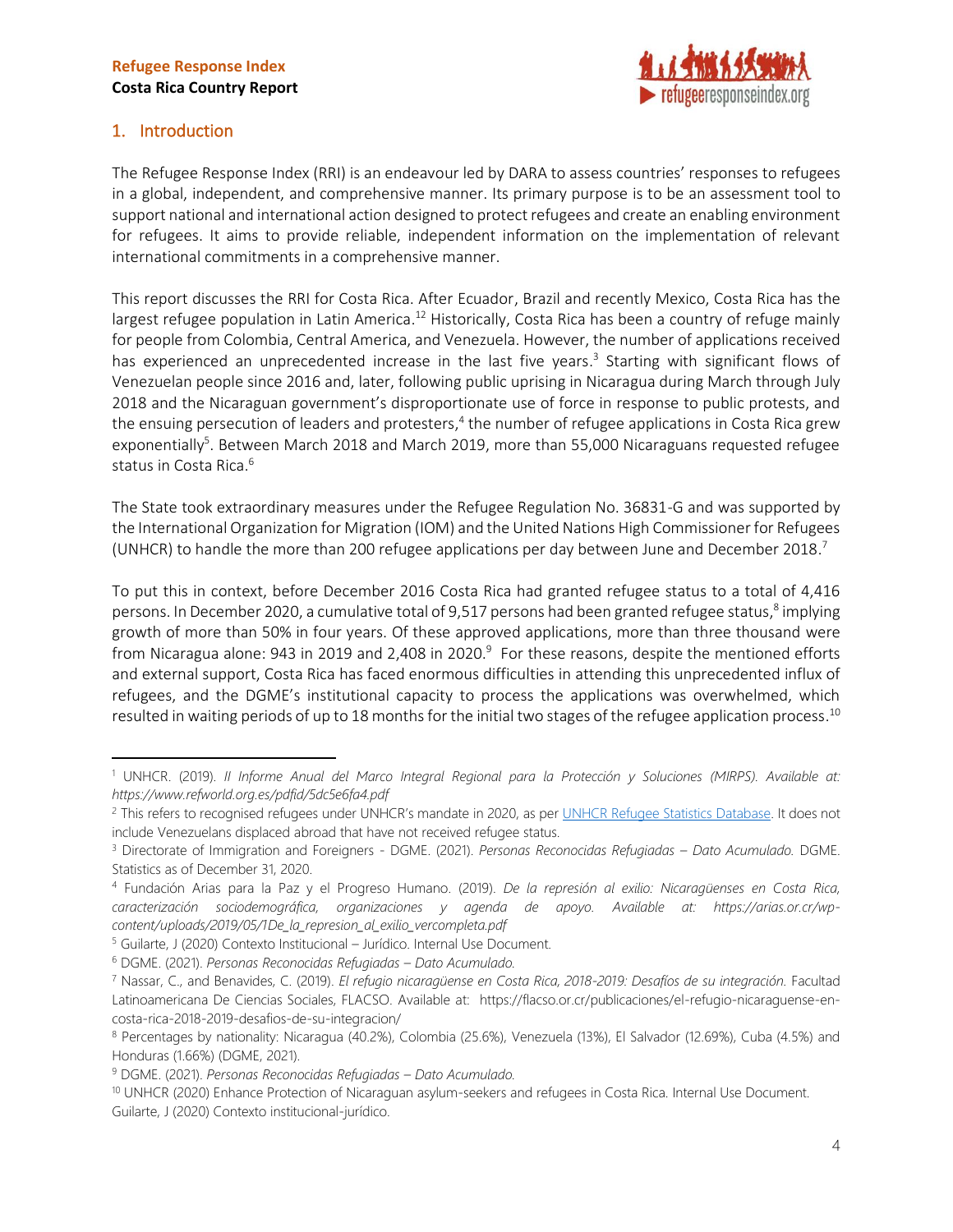

In this setting, the RRI provides an important analytical, communication, and collaborative tool, with the potential to support refugee-related decision-making and policy development in Costa Rica, at the national, regional, and global levels. It allows for a dynamic and multidimensional visualization of the country's current approach and response to refugee applications and will help strengthen national and international action designed to protect refugees and create an enabling environment for them to become self-reliant.

In what follows of this report, we briefly provide methodological context to the RRI, as well as to the current institutional context regarding refugee response in Costa Rica<sup>11</sup>. Then, the report looks separately at the six pillars that constitute the RRI and discusses the main bottlenecks in Costa Rica's response to refugee applications. The final sections conclude and provide recommendations.

#### <span id="page-4-0"></span>2. Costa Rica: Institutional Context for Refugee Response

Costa Rica has signed several multilateral agreements relating to refugees.<sup>12</sup> In 1978, Costa Rica became a member state of the Convention Relating to the Status of Refugees of 1951 (also known as the 1951 Refugee Convention) and its 1967 Protocol on the Status of Refugees<sup>13</sup>. These have been the most important guidance for the country's national policy framework on refugees. Costa Rica also supported the adoption of the Statute of the Office of the United Nations High Commissioner for Refugees (UNHCR) by the UN General Assembly, an instrument that created the High Commissioner's Office and defines the organization's competencies regarding the care of refugee applicants, without geographical or temporal limitation. 1415

In addition to the international legal instruments, Costa Rica has signed regional instruments such as the Treaty on International Criminal Law (Montevideo, 1889); the Agreement on Extradition, (Caracas, 1911); the Convention on Asylum (Havana, 1928); the Convention on Political Asylum (Montevideo, 1933); the Convention on Diplomatic Asylum (Caracas, 1954); and the Convention on Territorial Asylum (Caracas, 1954), thereby being among the countries in the world with the strongest recognition of refugee status, recently confirming its commitment by signing the Global Compact on Refugees (12/17/2019).<sup>16</sup>

In Costa Rica, there is a legal procedural difference between the grant of asylum and refugee status. Political asylum can be granted by the Executive Office of government directly<sup>17</sup> to individuals who suffer from

<sup>11</sup> To support the study, a series of interviews were conducted with key representatives of Costa Rican public institutions, civil society organizations, and international and non-governmental organizations. See Annex 1.

<sup>12</sup> Federación Internacional de Derechos Humanos - FIDH. (2019). *Costa Rica: Políticas Migratorias y Derechos Humanos en la Región de las Américas* [pdf] (3ra ed). Available at: https://www.fidh.org/IMG/pdf/CostaRica517e.pdf

<sup>&</sup>lt;sup>13</sup> Costa Rica ratified both the Refugee Convention and its protocol in 1978. Since then, its adhesion to these international instruments has been framed at the national level. See: Estados Partes de la Convención de 1951 sobre el Estatuto de los [Refugiados y el Protocolo de 1967 \(acnur.org\)](https://www.acnur.org/fileadmin/Documentos/BDL/2001/0506.pdf)

<sup>&</sup>lt;sup>14</sup> Interviews conducted by RRI Costa Rica team (March 2021).

<sup>15</sup> United Nations High Commissioner for Refugees - UNHCR (2012). *Personas refugiadas hoy en Costa Rica: Sus voces, retos y oportunidades*. Available at: http://www.acai.cr/sitioweb/sites/default/files/publicaciones/8985.pdf

<sup>16</sup> FIDH (2019). *Costa Rica: Políticas Migratorias y Derechos Humano. Available at: https://www.fidh.org/IMG/pdf/CostaRica517e.pdf*

 $17$  The asylum request must be addressed to the President of the Republic or to the Ministry of Foreign Affairs and may be processed from abroad. It can also be requested to the Head of Mission of a foreign embassy, under the name Diplomatic Asylum. It is an act that is at the will of the Executive Power; the corresponding instances do not have to give any justification for denial, and there is no possibility of appeal.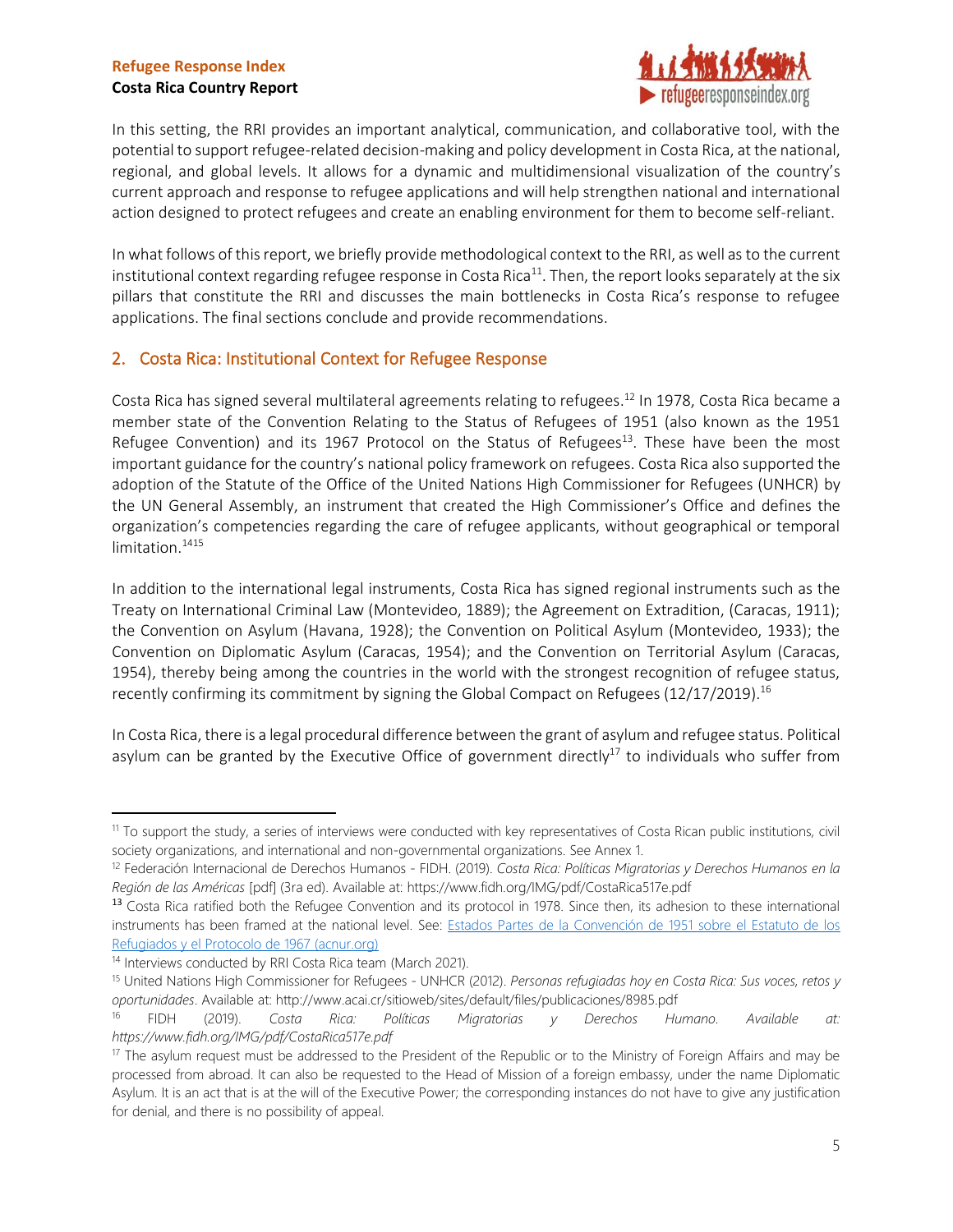#### **Costa Rica Country Report**



political prosecution.<sup>18</sup> This, however, is very uncommon and may happen only in rare high-profile occasions. <sup>19</sup> The regular refugee status determination process applies to most applicants. In this report, we discuss primarily this regular refugee process<sup>20</sup>.

Refugee matters in Costa Rica are determined by General Migration Law No. 8764<sup>21</sup>, which entered into force on March 1, 2010, and regulated under Regulation Decree No. 36831-G of November 1, 2011.<sup>22</sup> This Regulation establishes the procedure for the recognition of refugee status. This procedure consists of five steps, as shown below:

- 1. A refugee application is presented before the General Directorate of Migration and Foreigners (DGME), specifically in its Refuge Unit, in its central offices located in the country's capital, San José. In the application, a motivation for the request refugee status in Costa Rica is demanded.
- 2. A form is filled with personal data, that of relatives, and a detailed description of why the applicant was forced to leave the country of origin.
- 3. The applicant receives a provisional document that accredits him or her as an applicant for refugee status. This document guarantees a temporary regular stay in the country (with no risk of deportation) while the authorities analyse the application.
- 4. The applicant presents required legal documents, including passport photographs, proof of fingerprinting, personal identification document, birth certificate, criminal record certificate from the country of origin, and a certificate of civil status from your country of origin. If original documents cannot be presented, a legal sworn statement can suffice.
- <span id="page-5-0"></span>5. An interview with the applicant is conducted by the Refugee Sub-Process (of the DGME).<sup>23</sup>

<sup>18</sup> UNHCR. (n.d). *¿Cómo solicitar la condición de refugio? - ACNUR Costa Rica.* Official website. Available at: https://help.unhcr.org/costarica/

<sup>&</sup>lt;sup>19</sup> Interviews conducted by RRI Costa Rica team (March 2021).

<sup>&</sup>lt;sup>20</sup> Of important note here, is that we refer to asylum seekers and refugee, as those people seeking refugee status through the regular process, or have this status approved, respectively. If we refer to the executive "asylum" process, we will use "political asylum" to make clear the distinction.

<sup>21</sup>Law Nº 8764. Migration Law (Ley General de Migración y Extranjería). Diario Oficial La Gaceta Nº 170, San José, Costa Rica, 01 de setiembre del 2009. Available at: https://www.acnur.org/fileadmin/Documentos/BDL/2009/7261.pdf

 $^{22}$  Refugee Regulations (Reglamento de Personas Refugiadas) Nº 36831-G. Poder Ejecutivo, Costa Rica, 1 de noviembre del 2011. Available at: https://www.acnur.org/fileadmin/Documentos/BDL/2011/8171.pdf

<sup>&</sup>lt;sup>23</sup> Directorate of Immigration and Foreigners (n.d.). Refugio. Dirección General de Migración y Extranjería. Available at: https://www.migracion.go.cr/Paginas/Refugio.aspx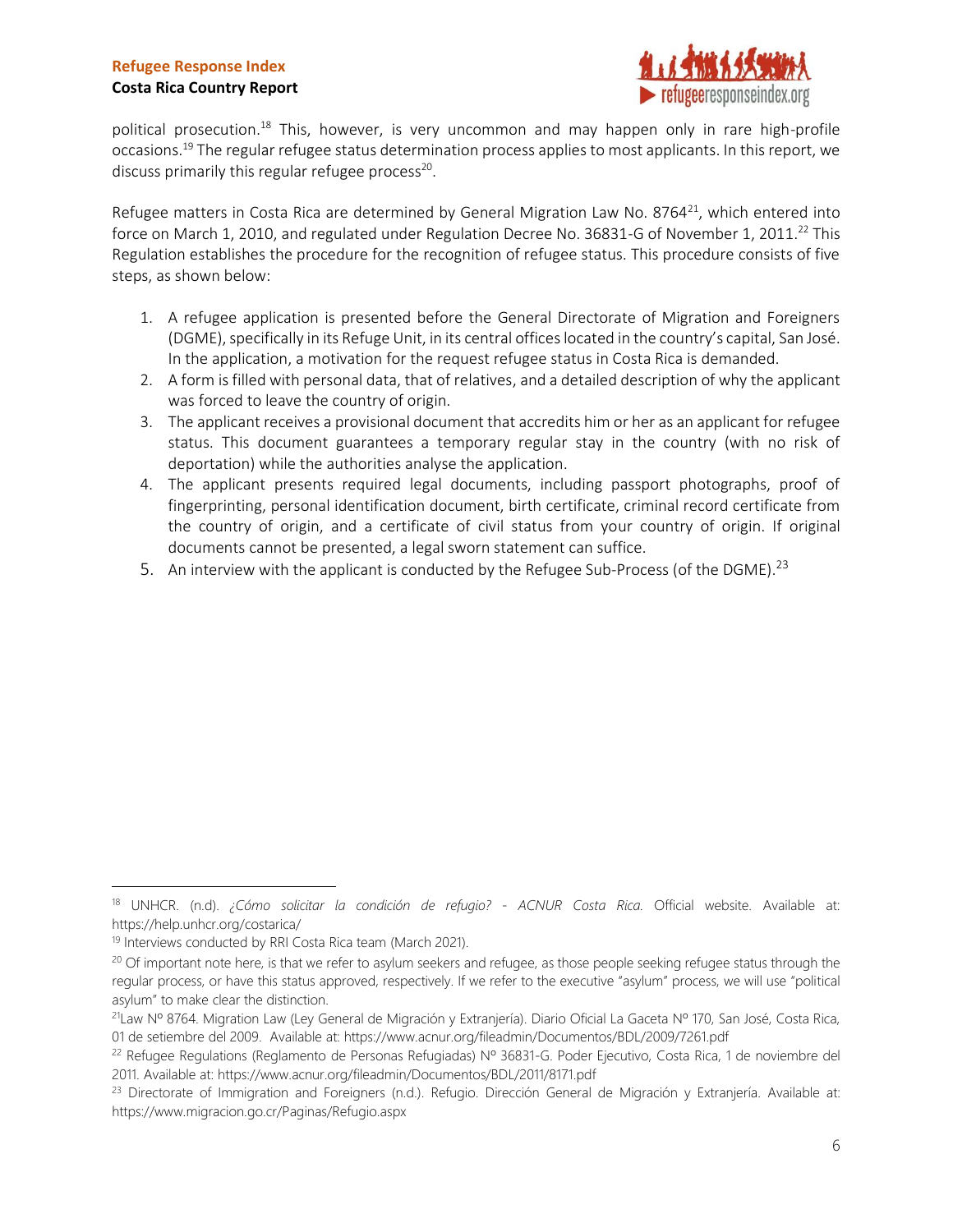

#### 3. Refugee Response Index: Costa Rica

The RRI is an index that monitors and measures countries' response to refugees in a global, independent, and comprehensive manner, without acting as a ranking tool. The RRI constitutes a baseline of country performance in support of the implementation of the Global Compact on Refugees and the commitments set forth 2016 New York Declaration. It consists of six pillars, which together cover the main components of the multi-dimensional refugee response, while at the same time comprising cross-cutting indicators on gender, age, and diversity, as well as conditions that enable a multi-stakeholder approach. In this section, we discuss our findings for Costa Rica and any specific issues concerning the methodology and research process for each pillar.

#### <span id="page-6-0"></span>*Pillar 1: Access to Asylum*

The process of asylum application, the respect of human rights, and issues surrounding detention are generally well legislated in Costa Rica,<sup>24</sup> although in practice, as it was stated in research interviews, there are challenges related to the training of staff, institutional capacity, and knowledge.<sup>25</sup>

Costa Rica's national legislation on asylum adheres to international guidelines, strictly adhering to the principle of non-refoulment<sup>26</sup>. The country provides asylum seekers access to its national territory<sup>27</sup>, reportedly never rejecting any person seeking asylum.<sup>28 29</sup> Its official borders are secure, however, there are known to be blind spots of entry, especially on the Northern border with Nicaragua.<sup>30</sup> However, irregular entry to the country is not used as a way of penalizing asylum seekers for refugee status determination (RSD) matters.<sup>31</sup>

Article 10 of the Refugee Regulations establishes that a differentiated approach will be given considering the individual characteristics and needs of the asylum seeker, giving specialized attention to unaccompanied minors and sexual minorities, which is recognized by law as a valid reason for refugee application, per UNHCR Guidelines.<sup>32</sup> However, social assistance, information, and access to legal advice at

<sup>24</sup> FIDH (2019). *Costa Rica: Políticas Migratorias y Derechos Humanos.*

<sup>&</sup>lt;sup>25</sup> Interviews conducted by RRI Costa Rica team (March 2021).

<sup>&</sup>lt;sup>26</sup> Even during the Covid-19 pandemic and the border closures by sanitary order, Costa Rica made the exception of allowing people entry into the country if a well-founded claim of for asylum in the country was made. Throughout the Covid-19 crisis, RSD procedures were upheld (interviews, 2021). However, the move to virtuality meant more time delays for the resolution of cases, for example, in-office consultations could only be made by appointment requested online.

<sup>&</sup>lt;sup>27</sup> Normally, applications are made in the territory (at the border or in one of the Costa Rican provinces), refuge cannot be requested from outside the country. Political asylum can be requested at an embassy, but the process is complex and uncommon (see footnote 2).

<sup>28</sup> FIDH (2019). *Costa Rica: Políticas Migratorias y Derechos Humanos.*

<sup>&</sup>lt;sup>29</sup> UNHCR (2020) Enhance Protection of Nicaraguan asylum-seekers and refugees in Costa Rica.

<sup>&</sup>lt;sup>30</sup> Interviews conducted by RRI Costa Rica team (March 2021).

<sup>31</sup> Refugee Regulations (Reglamento de Personas Refugiadas) Nº 36831-G. Article 137. "(...) no criminal or administrative sanctions shall be imposed on the applicant for refugee status on the grounds of irregular entry into the country (...)".

 $32$  Refugee Regulations (Reglamento de Personas Refugiadas) Nº 36831-G. Article 6. "(...) on the basis of ethnicity, origin, nationality, gender, age, language, religion, sexual orientation, political opinions, economic status or any other social or migratory condition. (...)".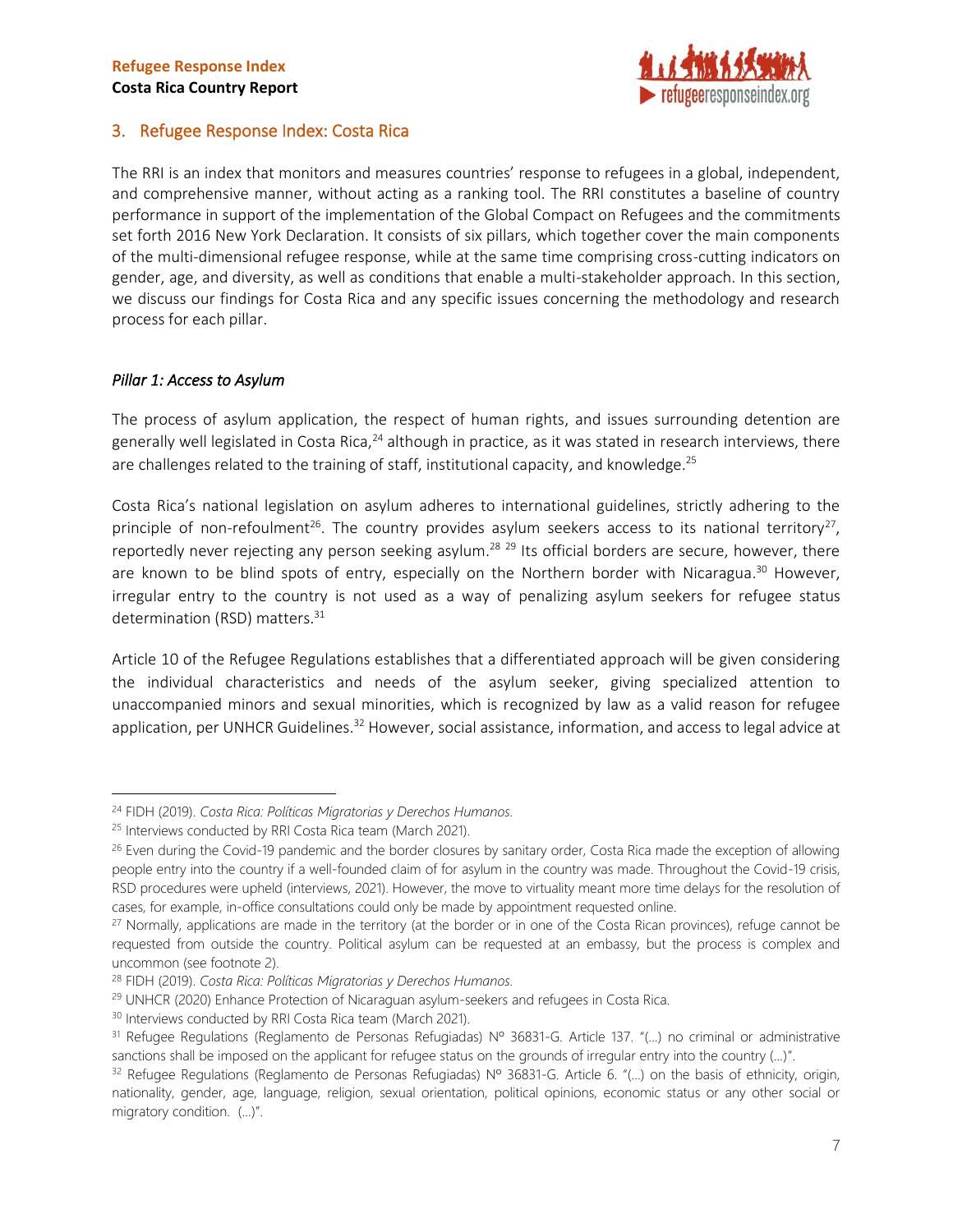

the border are limited.<sup>33</sup> The State does not provide such assistance, but there are UNHCR and partner organizations programs that do.

According to representatives of UNHCR and other organizations interviewed, to access such assistance, asylum seekers must take the initiative to look for the organizations, and therefore knowledge about the existence of programs and their eligibility criteria is crucial.<sup>34</sup> In this regard, an important challenge is to improve the information process and clarify which assistance options are available to asylum seekers at the border posts.

Grounds for immigration detention are established in Chapter Eight of the Refugee Regulations, and generally, detention conditions are dignified.<sup>35</sup> Legally, it is established that asylum seekers can be detained for a maximum period of 24 hours, after which their case must be attended before a judge.<sup>36</sup> However, in practice it became apparent that this maximum detention time can easily be extended with sufficient reason and that procedures surrounding detention are not always adequate because personnel is often not well trained, there is a high rotation of staff, and a general lack of knowledge on the guidelines to detention procedures. Therefore, on multiple occasions, seeking judicial review has been necessary to correct erroneous procedures. 37

#### <span id="page-7-0"></span>*Pillar 2: Recognition as Refugees*

Costa Rican national legal frameworks and RSD procedures fully apply the guidelines referencing interpretations of the 1951 Refugee Convention<sup>38</sup>. Following this international instrument, and as one of few Latin American countries, Costa Rica 'gender' is recognized as a specific ground for applying for refugee status, which encompasses sexual minorities.<sup>39</sup> In the RSD process, neither discriminatory practices nor affirmative action was identified for special groups based on gender, age, or disability, or ethnic/religious minorities. However, in the assessment of the individual needs of the refugee applicant, such factors may be considered with respect to the specific needs of each applicant.<sup>40</sup>

The country´s system relies on the Refugee Unit of the General Directorate of Migration and Foreigners (DGME) to carry out the RSD procedures<sup>41</sup>. When an application is positively endorsed, it is transferred to

<sup>&</sup>lt;sup>33</sup> Interviews conducted by RRI Costa Rica team (March 2021).

<sup>&</sup>lt;sup>34</sup> Interviews conducted by RRI Costa Rica team (March 2021).

<sup>&</sup>lt;sup>35</sup> Interviews conducted by RRI Costa Rica team (March 2021).

<sup>36</sup> Refugee Regulations (Reglamento de Personas Refugiadas) Nº 36831-G. Article 43 "(...) precautionary apprehension shall only be applicable for a maximum of twenty-four hours for the purpose of verifying their immigration status. This period may be extended in special situations (...)".

<sup>&</sup>lt;sup>37</sup> Interviews conducted by RRI Costa Rica team (March 2021).

<sup>38</sup> Refugee Regulations (Reglamento de Personas Refugiadas) Nº 36831-G. Article 5. "(...) The provisions of these Regulations shall be interpreted in accordance with the principles and norms contained in the Universal Declaration of Human Rights, the American Convention on Human Rights, the 1951 Convention Relating to the Status of Refugees and its 1967 Protocol (...)".

<sup>39</sup> Refugee Regulations (Reglamento de Personas Refugiadas) Nº 36831-G. Article 6. "(...) on the basis of ethnicity, origin, nationality, gender, age, language, religion, sexual orientation, political opinions, economic status or any other social or migratory condition. (...)".

<sup>40</sup> Interviews conducted by RRI Costa Rica team (March 2021).

<sup>&</sup>lt;sup>41</sup> For the management of this procedure, the State cooperates closely with UNHCR. As a result of the exponential increase in requests in 2018, which exceeded institutional capacity, UNHCR's work has been key to responding to the growing demand. The Refugee Unit itself has approximately five staff members, who could not cope with the number of requests. UNHCR's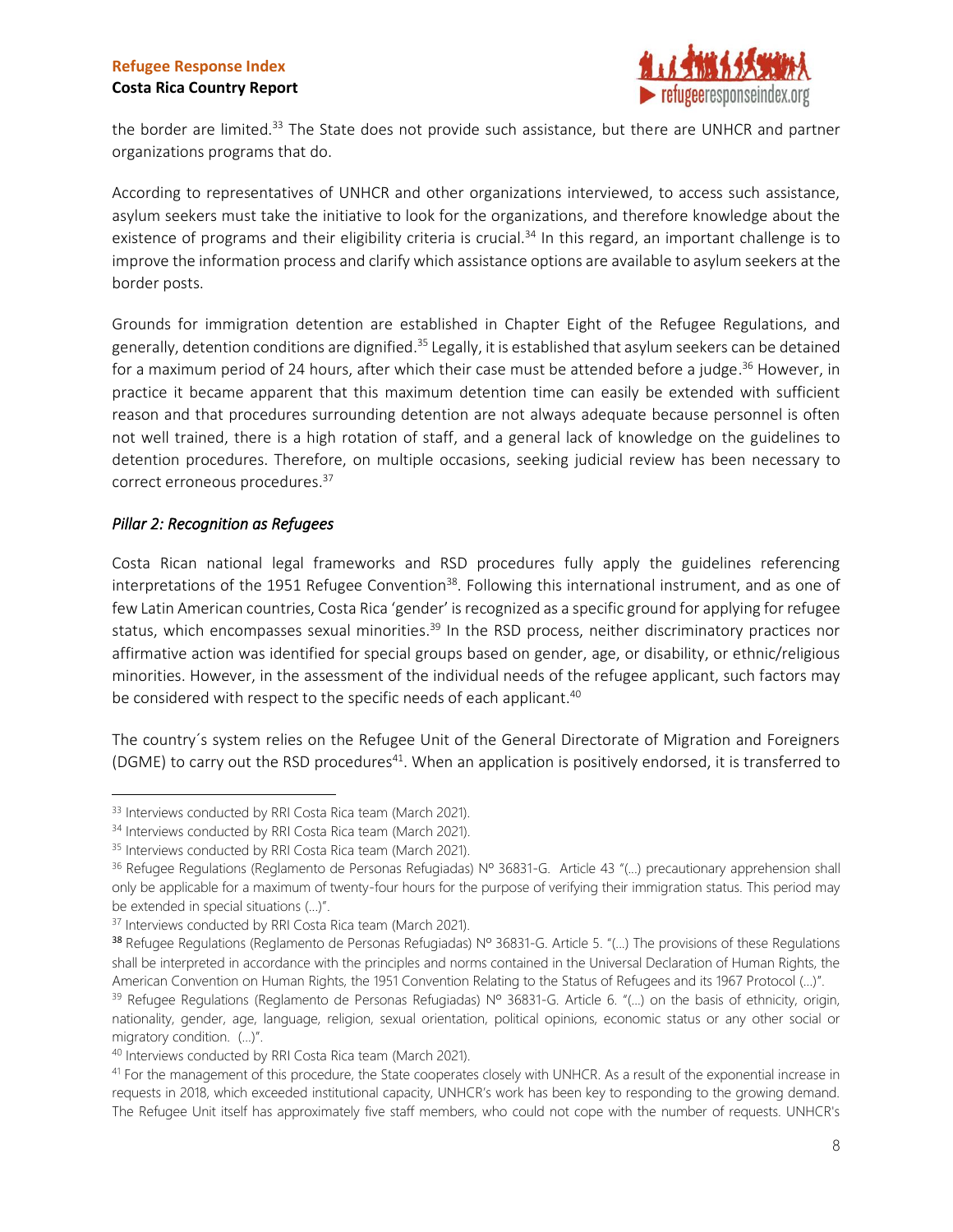

the National Commission for Restricted Visas and Refugees (CCVR), which is the body that gives final approval.<sup>42</sup> In case of rejection, an appeal can be made in the first instance to the CCVR, which must review and decide on the appeal. In case the CCVR confirms its initial rejection, a second appeal can be made to the Administrative Migration Tribunal (TAM), an independent and autonomous court specifically tailored to administrative immigration and refugee matters. The TAM is a benchmark in Latin America, as only a few countries in the world have a superior judicial body to independently rule on administrative immigration matters. The TAM hears appeals on refugee matters, based on the criteria determined by the CCVR, and has the power to order a new review of the procedure in its decisions.<sup>43</sup>

Parallel to the standard RSD procedure, Costa Rica can create special migratory categories<sup>44</sup> (Art. 93, General Law of Migration).<sup>45</sup> Until very recently, these complementary categories had never been enacted, and strict procedures in line with the 1951 Convention were adhered to. However, in December of 2020, Resolution No. DJUR-0190-12-2020-JM was approved, creating a temporary, special migratory category, which allows for complementary protection for Venezuelan, Nicaraguan and Cuban nationals whose refugee applications have been denied.<sup>46</sup> This Resolution, in part, was a reaction to the surge of applications in the aftermath of the 2018-2020 conflict in Nicaragua, when the limitations to Costa Rica's institutional capacity to deal with the sudden pressure on its RSD infrastructure became apparent.<sup>47</sup>

During the RSD procedure, asylum seekers have the right to move freely within the national territory, to practice their religion, and to choose where they want to live.<sup>48</sup> Competent legal assistance is generally available and is mostly free of charge although not publicly provided. Rather it comes subsidized by international organizations and local NGOs.<sup>49 50</sup> Complete information on the asylum process and asylum seekers' rights is made available, in the most common languages used among asylum seekers. If asylum seekers do not understand one of the languages in which information is provided, access to interpreters is ensured, especially by NGOs.<sup>51</sup> However, previous research has suggested that there are still gaps in information and access to clear instructions for some asylum seekers and that there is no constant accompaniment throughout the procedure. 52

support even led to a new building being set up for this purpose, providing at the time about 40 staff members to expedite the processes (Nassar and Benavides, 2019).

<sup>42</sup> UNHCR. (n.d). *¿Cómo solicitar la condición de refugio?*

<sup>43</sup> National Commission for the Improvement of the Administration of Justice - CONAMAJ. (2017). *El estatuto de la persona refugiada*.

<sup>44</sup> Complementary special categories, but prima facie admissions are not permitted or provided under the national law.

<sup>45</sup> Law Nº 8764. Migration Law (Ley General de Migración y Extranjería).

<sup>46</sup> Directorate of Immigration and Foreigners. (2020). Resolución N° DJUR-0164-10-2020-JM. Dirección General de Migración y extranjería. Compositor estable at: extranjería. Available at: extranjería.

http://www.pgrweb.go.cr/scij/Busqueda/Normativa/Normas/nrm\_texto\_completo.aspx?param1=NRTC&nValor1=1&nValor2= 92921&nValor3=123178&strTipM=T

<sup>47</sup> Nassar, C., and Benavides, C. (2019). *El refugio nicaragüense en Costa Rica,*

<sup>48</sup> UNHCR. (n.d). ¿Cómo solicitar la condición de refugio? - ACNUR Costa Rica.

<sup>49</sup> Interviews conducted by RRI Costa Rica team (March 2021).

<sup>50</sup> UNHCR. (n.d). ¿Cómo solicitar la condición de refugio?

<sup>51</sup> Interviews conducted by RRI Costa Rica team (March 2021).

<sup>&</sup>lt;sup>52</sup> Rodríguez, J. (2017). Banca, salud y estímulo del empleo: servicios públicos desde la óptica de los refugiados y solicitantes en Costa Rica. Revista de Ciencias Sociales (Cr), I(155),111-129. Available at: https://www.redalyc.org/articulo.oa?id=153/15352346007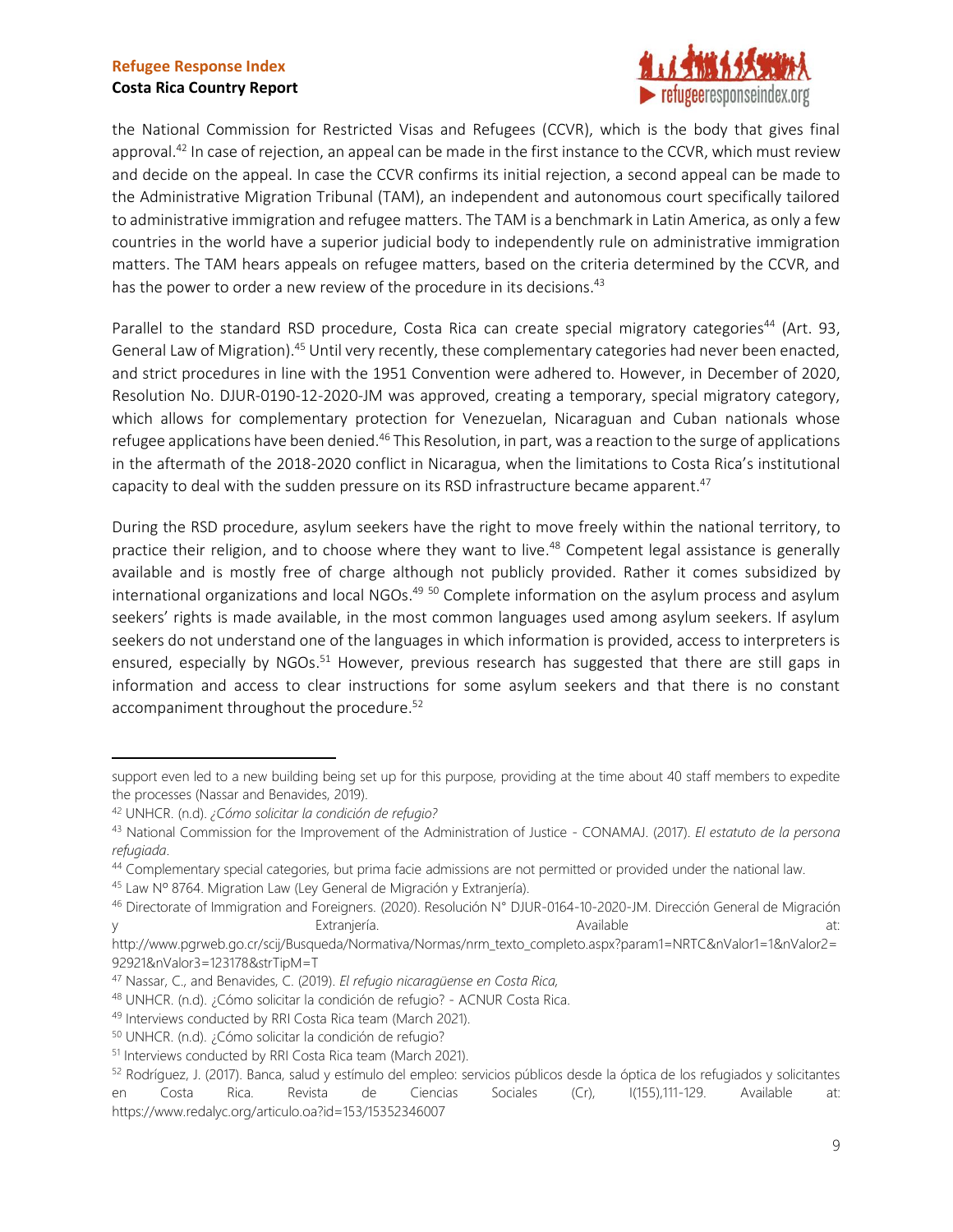

As was shared during research interviews, in terms of access to social assistance programs and services Costa Rica makes no distinction between asylum seekers and refugees, granting them the same rights.<sup>53</sup> UNHCR and partner organizations coordinate with institutional authorities if any case requires special attention. While coordination is generally considered to be effective, UNHCR is leading initiatives to strengthen inter-institutional cooperation and mutual agreements with additional institutions are being drafted and signed.<sup>54</sup> It is noteworthy that despite such cooperation, institutional programs often have limited capacity and coverage, mainly due to resource constraints. Also, there are reported cases of discrimination and exclusion of the refugee population from the benefits of social programs, as a result of institutional barriers, denial of access by counter clerks, or the applicants' lack of knowledge about which requisites must be presented to gain access. 5556

Both asylum seekers and recognized refugees have access to special food support programs, which are almost exclusively provided by UNHCR and local partner organizations, with only minor support from the State. <sup>57</sup> There are also similar programs of provision of hygiene items and cleaning kits and other non-food items. During the Covid-19 crisis, these programs have stepped up their efforts to meet the needs of refugees,<sup>58</sup> but coverage is not universal and many asylum seekers and refugees de facto are left on their own to resolve their needs. 59

Access to Water, Sanitation, and Hygiene is of a high standard in almost the entire country, with a drinking water coverage of 90 percent, although foreigners (refugee and non-refugee alike) tend to be overrepresented in the 10% with inferior access to drinking water.<sup>6061</sup>

The State has no specific housing policy for refugees or asylum seekers but allows them access to its standard social housing policies. There are sporadic UNHCR housing policies, $62$  but overall migrants and refugees are known to live in impoverished conditions. While Costa Rica is generally considered safe and secure compared to other countries in the region, and refugees' security and physical integrity is generally guaranteed, there are known to be security problems in some urban areas where foreigners (refugee and non-refugee) disproportionately reside. 6364

The documentation provided to asylum seekers and recognized refugees allows them to access the public social security system which grants access to the country's health system,<sup>65</sup> which is internationally

<sup>53</sup> Interviews conducted by RRI Costa Rica team (March 2021).

<sup>54</sup> Interviews conducted by RRI Costa Rica team (March 2021).

<sup>55</sup> UNHCR (2012). *Personas refugiadas hoy en Costa Rica: Sus voces, retos y oportunidades*.

<sup>56</sup> Rodríguez, J. (2017). Banca, salud y estímulo del empleo.

<sup>57</sup> Interviews conducted by RRI Costa Rica team (March 2021).

<sup>58</sup> UNHCR (2020, August). *Rapid Needs Assessments infographics.*

<sup>59</sup> TECHO. (2018). *Informe Censo de migrantes nicaragüenses en Asentamientos Populares en San José, Costa Rica, a raíz de la crisis sociopolítica en Nicaragua.* Available at: https://issuu.com/techo\_org/docs/nicaragua\_-\_informefinal\_digital

<sup>60</sup> UNHCR (2020, August). *Rapid Needs Assessments infographics.*

<sup>61</sup> Autoridad Reguladora de los Servicios Públicos. (2020). *Calidad de los Servicios de Acueducto y Alcantarillado.*

<sup>&</sup>lt;sup>62</sup> Interviews conducted by RRI Costa Rica team (March 2021).

<sup>63</sup> UNHCR (2020, August). *Rapid Needs Assessments infographics.*

<sup>64</sup> TECHO. (2018). *Informe Censo de migrantes nicaragüenses.*

<sup>65</sup> Directorate of Immigration and Foreigners (n.d.). *Refugio.* Dirección General de Migración y Extranjería.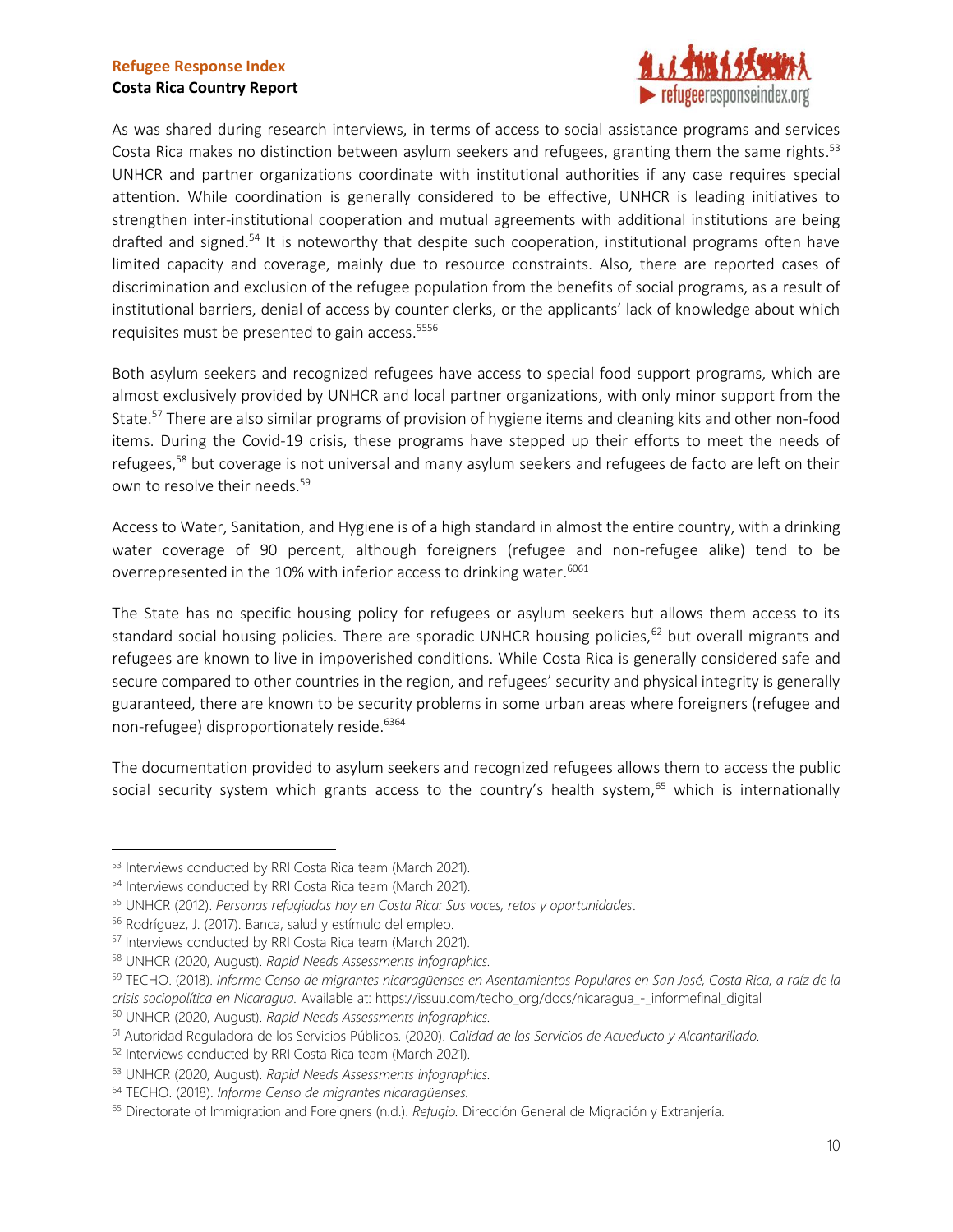#### **Costa Rica Country Report**



recognized for its universal coverage and high-quality healthcare. <sup>66</sup> However, in practice, barriers to such access are multiple, especially related to costs and bureaucratic obstacles<sup>67</sup> and there is ample qualitative evidence of discriminatory treatment towards the foreign population.<sup>6869</sup> Until now, few concrete institutional actions have been taken to overcome these barriers, as was confirmed during research interviews. 70

Finally, refugees can own property in not less-favourable conditions than non-refugee foreigners<sup>71</sup>, but both refugees and non-refugee foreigners face obstacles in accessing banking services, and therefore have less favourable terms of access to credit than nationals. Such problems arise during credit application procedures, due to discrimination or ignorance regarding the validity of their refugee documentation.<sup>72</sup>

#### <span id="page-10-0"></span>*Pillar 3: Refugees Enjoy their Rights*

Overall, refugees in Costa Rica enjoy access to rights consistent with international Convention obligations.<sup>7374</sup> The Costa Rican State provides refugees and asylum seekers (applicants) with (temporary) identity documents which ensures a denizen status: a regular migratory status with all economic, social, political and civil rights associated with citizenship, except for the right to vote and to occupy political positions. <sup>7576</sup> The right to family reunification is also respected, which permits an application with documentation to establish family ties and prove the refugee status in Costa Rica of the person interested in applying for reunification.<sup>77</sup> Access to the country's courts and the legal system is guaranteed and generally free of charge (mainly because NGOs step in to subsidize the costs), and refugees have the right to participate in non-political civil associations, although not at a directive level.<sup>78</sup> Refugees and asylum seekers can travel freely from and to Costa Rica with their passport emitted by their country of origin and their valid refugee documentation. The only impossibility is to travel to the country of origin without prior authorization from the Costa Rican authorities. If the person does not have a passport, he or she can be granted a temporary travel document issued by the DGME.<sup>79</sup>

<sup>66</sup> Organización Panamericana de la Salud - OPS. (2019). *Perfil del Sistema y Servicios de Salud de Costa Rica.* Available at: https://iris.paho.org/handle/10665.2/38590

<sup>67</sup> Voorend, K. (2019). *¿Un imán de bienestar en el sur? Migración y política social en Costa Rica* (1st ed.). Universidad de Costa Rica. Available at: http://www.editorial.ucr.ac.cr/ciencias-sociales/

<sup>68</sup> Rodríguez, J. (2017). Banca, salud y estímulo del empleo.

<sup>69</sup> OPS. (2019). *Perfil del Sistema y Servicios de Salud de Costa Rica.*

<sup>&</sup>lt;sup>70</sup> Interviews conducted by RRI Costa Rica team (March 2021).

<sup>71</sup> UNHCR. (n.d). ¿Cómo solicitar la condición de refugio?

<sup>72</sup> Rodríguez, J. (2017). Banca, salud y estímulo del empleo.

<sup>73</sup> FIDH (2019). *Costa Rica: Políticas Migratorias y Derechos Humanos.*

<sup>74</sup> UNHCR. (n.d). *¿Cómo solicitar la condición de refugio?*

<sup>75</sup> Directorate of Immigration and Foreigners (n.d.). *Refugio.*

<sup>76</sup> UNHCR (2012). *Personas refugiadas hoy en Costa Rica: Sus voces, retos y oportunidades*.

 $77$  Refugee Regulations (Reglamento de Personas Refugiadas) N° 36831-G. Article 63. "(...) the status of refugee will be recognized for the primary family nucleus and other dependent family members and relatives within the first order of consanguinity or affinity (...)".

<sup>78</sup> Interviews conducted by RRI Costa Rica team (March 2021).

<sup>79</sup> Refugee Regulations (Reglamento de Personas Refugiadas) Nº 36831-G. Article 60. "(…) Refugees who wish to travel outside the national territory to a third country and do not have their passport or the possibility of acquiring it through the Optional Protocol ratified by their country of origin and the Costa Rican State, may apply to the Subprocess of Refugees for a travel document. The Refugee Subprocess will authorize the issuance of such document to the Migration Management, who will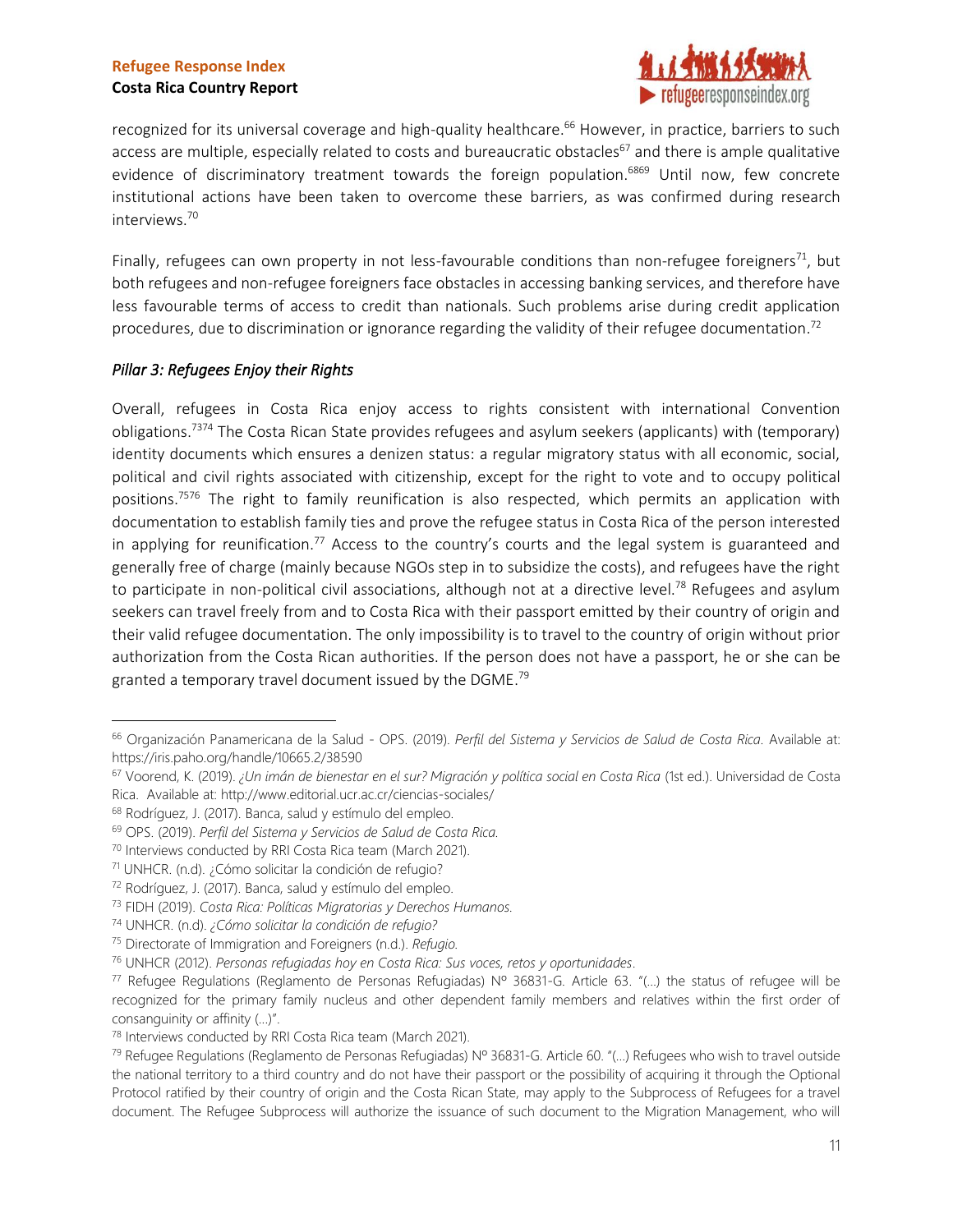#### **Costa Rica Country Report**



Concerning access to healthcare and education, the identity document ensures equal rights of access.<sup>80</sup> Both asylum seekers and recognized refugees have equal access to primary and secondary education $81$  as nationals<sup>82</sup>. Of special note is the Alternative Mechanism of Corroboration of Knowledge of Diversified Education for Refugees, which is a mechanism for formal education recognition in situations in which a refugee cannot provide the formal title or documentation to confirm the completed studies. It implies a test to assess knowledge and a statement in which the person declares, under oath, to have reached that level of education.<sup>83</sup> The recognition of tertiary education is more tedious, as such a mechanism does not exist, and copies of the acquired degrees are required. The formal process for the recognition of prior studies, experience, certifications, or licenses abroad can be expensive, complex, bureaucratic, and timeconsuming in Costa Rica, which results in most foreigners not accessing the validation process. 8485

Asylum seekers and refugees both have the 'right to work' in Costa Rica. <sup>86</sup> However, asylum seekers are only eligible for this permit after a three-month waiting period starting from the day they filed their refugee application with the relevant authority, the Refugee Unit.<sup>87</sup>. In practice, however, waiting periods are much longer because the Refugee Unit has not been able to process the applications on time.<sup>88</sup> No adjustments were made to this three-month waiting period during the Covid-19 pandemic.<sup>89</sup>

The work permit issued to asylum seekers and approved refugees, together with the identity document, provides a person the right to work in any type of salaried or independent job, consistent with national labour laws.<sup>9091</sup> There are national laws in place that protect against discrimination in the workplace<sup>92</sup> even though discriminatory and xenophobic attitudes continue to be a challenge in the country.<sup>9394</sup>

issue it." Article 61. "The cost of issuing the travel document will be covered by the person concerned, giving him/her the right to use it, but not its ownership."

<sup>80</sup> UNHCR. (n.d). *¿Cómo solicitar la condición de refugio?*

<sup>81</sup> Refugee access to Spanish classes in Costa Rica is mostly a service that can be accessed privately, through organizations. It should be noted that UNHCR has had Spanish classes in the past or volunteer programs to teach this population. However, at the state level there has not been a consistent language education program. Due to the profile of refugees in the country, it also becomes a rare need since most of them come from Latin American countries that speak Spanish.

<sup>82</sup> Mata, E. (2018). *Población Refugiada en el Sistema Educativo Costarricense*. [pdf] (1era ed.). Ministerio de Educación Pública; Departamento de Educación Intercultural; Dirección de Desarrollo Curricular.

<sup>83</sup> Ministry of Public Education - MEP, Ministry of the Interior and Police, and UNHCR. (2013). *La educación un derecho de todos y todas: Compendio de normas acerca del derecho a la Educación de la población migrante y refugiada*.

<sup>84</sup> Voorend, K; Oviedo, L and Alvarado, D (study in press) Future Demand for Migrant Labor in Costa Rica. KNOMAD.

<sup>85</sup> International Labour Organization. (2014). Estudio de casos sobre reconocimiento de título y aprovechamiento de las destrezas de las personas trabajadoras migrantes. Casos: Costa Rica, Panamá y República Dominicana.

<sup>86</sup> Asylum Access. (2018). *El Derecho al Trabajo de las Personas Solicitantes de Asilo y Refugiadas en América Latina y el Caribe. Available at: https://asylumaccess.org/wp-content/uploads/2018/06/Derechos-Laborales-Refugiadas-en-America-Latina-y-el-Caribe-final-ESP.pdf.*

<sup>87</sup> Directorate of Immigration and Foreigners (n.d.). *Refugio.*

<sup>88</sup> Nassar, C., and Benavides, C. (2019). *El refugio nicaragüense en Costa Rica.*

<sup>89</sup> Interviews conducted by RRI Costa Rica team (March 2021).

<sup>90</sup> Asylum Access. (2018). *El Derecho al Trabajo de las Personas Solicitantes de Asilo y Refugiadas.*

<sup>91</sup> Refugee Work Rights. (n.d). *The Global Refugee Work Rights Scorecard. Available at: https://refugeeworkrights.org/scorecard/costa-rica/*

<sup>92</sup> Law Nº 2694. Ley sobre la prohibición de discriminación del trabajo. San José, Costa Rica, 22 de noviembre de 1960. 93 Interviews conducted by RRI Costa Rica team (March 2021).

<sup>94</sup> El País.cr. (24 de octubre de 2018). ONU lanza en Costa Rica una campaña contra la discriminación de migrantes*.*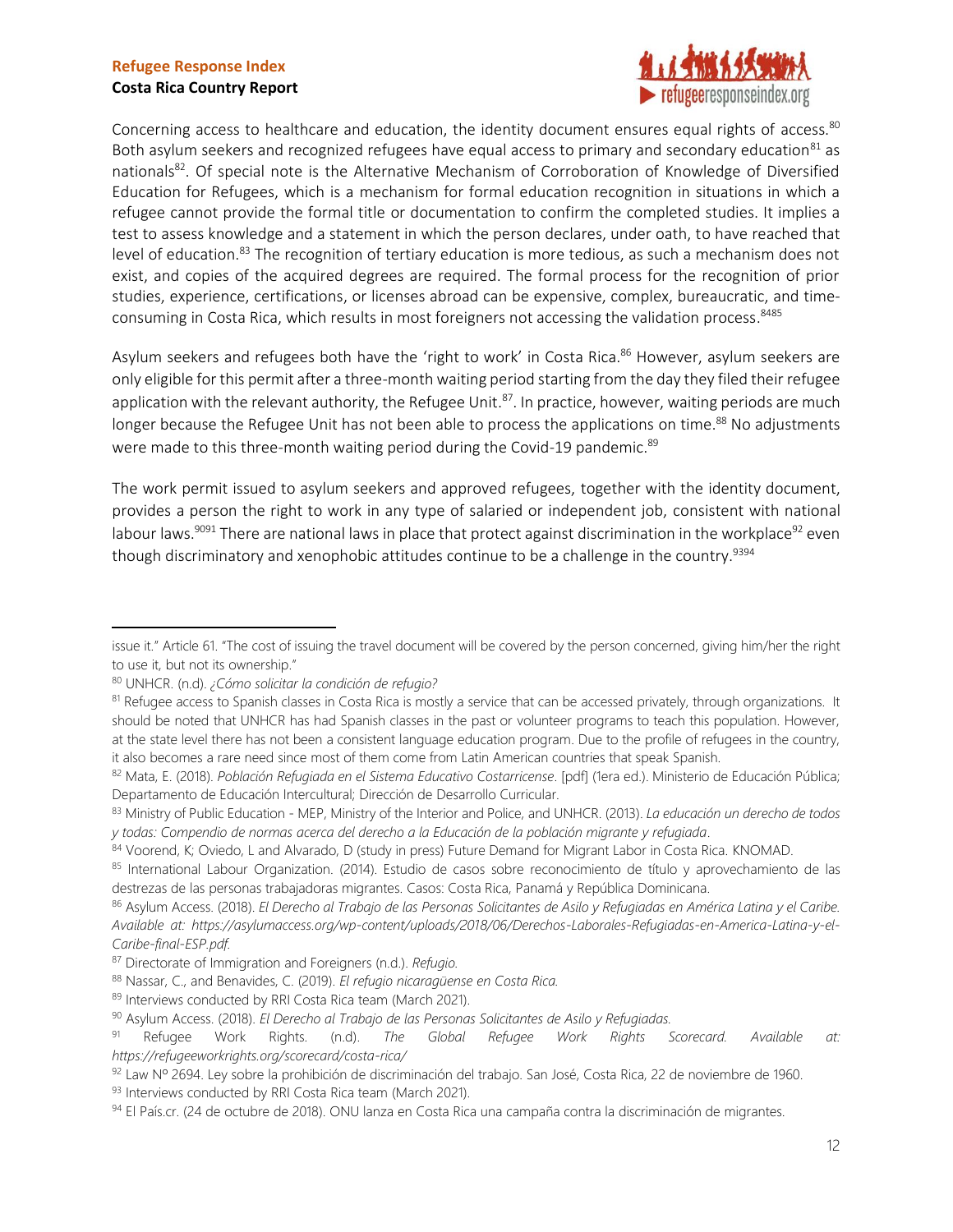

In principle, asylum seekers and refugees have equal access to employment assistance programs in the country. Under existing state programs any foreigner with regular migratory status is eligible.<sup>9596</sup> Often, these programs are supported by international organizations such as UNHCR or IOM.<sup>97</sup> Employment assistance programs specifically aimed at the refugee population are mainly financed by international organizations, in collaboration with NGOs and the State, the latter only providing administrative support.<sup>98</sup>

Currently, the "Integrate to Employment" policy is in its second iteration, with the participation of UNHCR, the Ministry of Labor and Social Security (MTSS), and the UN Women's Foundation.<sup>99100</sup> The initiative seeks to promote the employability of refugees and asylum seekers in the country, linking them with companies interested in acquiring their services<sup>101</sup>, the set-up of labour intermediation offices, and incentives for private companies to hire refugees. However, statistics show high rates of unemployment and informal employment among asylum-seekers and refugees indicating that there are gaps.<sup>102103</sup>

In all, refugees access residence rights in Costa Rica, contingent on their identity document, which provides them a regular migratory status.<sup>104</sup> There is however a significant barrier related to the costs involved with the issuance of this document. It has a cost of US\$ 98 (plus one-time costs related to producing the actual card) which must be renewed every two years, at the cost of another US\$ 98. Also, for renewal, proof of affiliation to the social security system is required, which is another additional cost that could deter informal and low-income workers from renewing documentation. 105

#### <span id="page-12-0"></span>*Pillar 4: Refugees can Become Self-Reliant*

Costa Rica hosts several, albeit limited, initiatives aimed at facilitating the integration of refugees into the larger society. Firstly, there are references to the refugee population and the objective of addressing their needs in the National Development Plan 2019-2022.<sup>106</sup> However specific references are scarce and in

<sup>95</sup> CENDEROS. (n.d). *Centro de Derechos Sociales del Inmigrante CENDEROS.*

<sup>96</sup> HIAS (2020) *Estudio sobre el mercado laboral para personas refugiadas y solicitantes de refugio en el Valle Central (San José, Alajuela, Heredia y Cartago), Upala y Los Chiles, Costa Rica.* Researchers Petra Petry and Carlos Salas. Available at: https://r4v.info/es/documents/download/74589

<sup>97</sup> Interviews conducted by RRI Costa Rica team (March 2021).

<sup>98</sup> Interviews conducted by RRI Costa Rica team (March 2021).

<sup>99</sup> Rojas, S. (1 de octubre, 2020). "Intégrate al empleo": la plataforma laboral para personas refugiadas y empresas impactadas por la COVID-19. *DELFINO*.

<sup>100</sup> UNHCR. (2020). Intégrate al Empleo - UNHCR. Integratealempleo.com.

<sup>&</sup>lt;sup>101</sup> The goal is to prevent employers from hiring migrant labor outside the country and bring them to Costa Rica, and instead take advantage of the labor of asylum seekers and refugees already residing in the country. This goal still requires attention to achieve a better articulation of the needs of companies and the occupational profiles of the target population (interview, 2021).

<sup>102</sup> Fundación Arias para la Paz y el Progreso Humano. (2019). *De la represión al exilio.*

<sup>103</sup> Organization for Economic Co-operation and Development - OECD. (2018). *Cómo los inmigrantes contribuyen a la economía de Costa Rica*. OECD Publishing, Paris. Available at: https://doi.org/10.1787/9789264303867-es.

<sup>104</sup> Directorate of Immigration and Foreigners (n.d.). *Refugio.*

<sup>105</sup> Directorate of Immigration and Foreigners (n.d.). *Refugio.*

<sup>106</sup> Ministry of National Planning and Economic Policy - MIDEPLAN. (2019). *Plan Nacional de Desarrollo y de Inversión Pública del Bicentinario.*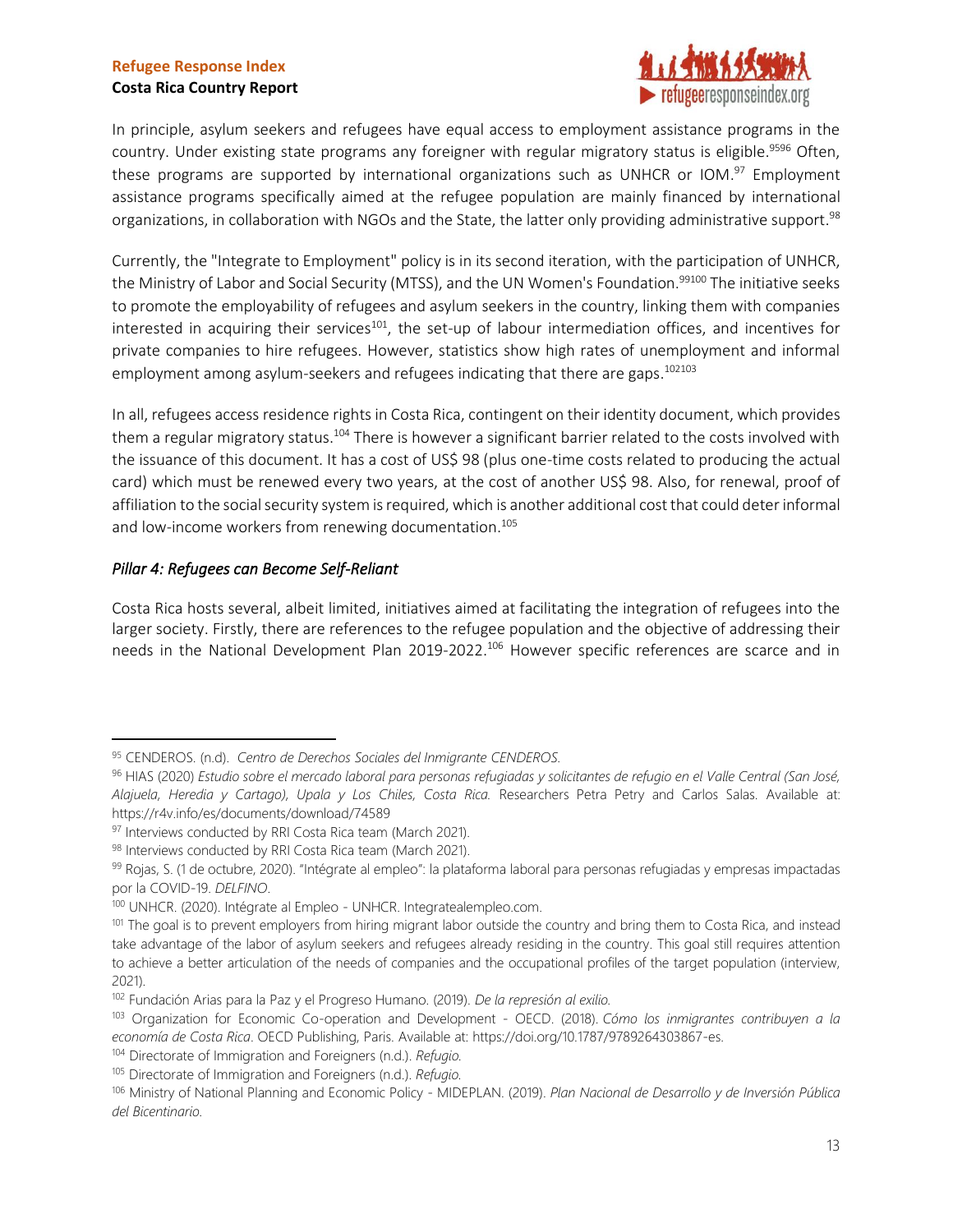#### **Costa Rica Country Report**



practice, gaps remain in attending to their needs. Previous research<sup>107</sup> highlights the need to mainstream the needs of refugees in integral economic and development plans of the country. There is currently a lack of State resources to allocate to actions for this purpose. 108

Secondly, there is a significant presence of governmental actors, NGOs, and international organizations that provide support aimed at facilitating cultural familiarization.<sup>109110</sup> Especially UNHCR, with partner organizations such as HIAS, RET International, and the Center for the Social Rights of Migrants (CENDEROS), are all active in this regard, often in collaboration with the State through local governments at the municipal level.<sup>111112</sup> Examples of these initiatives are cultural festivals and other activities (like local markets).<sup>113</sup> Most of these initiatives are isolated and there is no sustained, coordinated and centralized effort.

There seems to be slightly more continuity in anti-discrimination campaigns, which are constantly being promoted by NGOs or international organizations such as UNHCR or IOM, in collaboration with the State.<sup>114</sup> The most recent campaigns were called "Being a refugee is like being a Tico" (2015)<sup>115</sup> and "Países Hermanos" (2018).<sup>116</sup> Also, Costa Rica has a "National Policy for a Society Free of Racism, Racial Discrimination and Xenophobia" which is in force from 2014 to 2025. Likewise, there are communiqués and diverse institutional actions to confront the voices of xenophobia and discrimination which in Costa Rica are frequently heard. However, despite more continuity, such actions are often in reaction to a particular event (for example, an anti-migrant protest), and their effectiveness is not clear.<sup>117</sup>

Thirdly, there are articles in the Costa Rican Penal Code<sup>118</sup> and in national laws that enable the possibility to take legal action against discrimination. While this article is used for this purpose it does not explicitly mention hate crimes and refers mostly to the possibility of sanctioning these acts if they occur in a work environment.<sup>119</sup> This leaves a legal gap in the country concerning hate crimes more broadly<sup>120</sup>. Despite ratification and approval of international instruments that commit to the punishment of hate crimes and discriminatory actions, there is currently no national law or regulation to enforce it.<sup>121</sup>

<sup>107</sup> Fundación Arias para la Paz y el Progreso Humano. (2019). *De la represión al exilio;* TECHO. (2018). *Informe Censo de migrantes nicaragüenses en Asentamientos Populares;* UNHCR (2012). *Personas refugiadas hoy en Costa Rica: Sus voces, retos y oportunidades*.

<sup>&</sup>lt;sup>108</sup> Interviews conducted by RRI Costa Rica team (March 2021).

<sup>109</sup> Azofeifa, S., and Chacón, F. (2018). Proceso de Integración Laboral de las personas refugiadas colombianas en Costa Rica en sus dimensiones institucional, legal, económica, subjetiva y sociocultural. (Tesis de Licenciatura).

<sup>110</sup> UNHCR (2012). *Personas refugiadas hoy en Costa Rica: Sus voces, retos y oportunidades*.

<sup>111</sup> UNHCR. (n.d). *¿Cómo solicitar la condición de refugio?*

<sup>112</sup> Nassar, C., and Benavides, C. (2019). *El refugio nicaragüense en Costa Rica.*

<sup>113</sup> Interviews conducted by RRI Costa Rica team (March 2021).

<sup>114</sup> Interviews conducted by RRI Costa Rica team (March 2021).

<sup>115</sup> UNHCR (2015). *Costa Rica: lanzamiento de la campaña "Ser refugiado es como ser tico".*

<sup>116</sup> El País.cr. (24 de octubre de 2018). *ONU lanza en Costa Rica una campaña contra la discriminación de migrantes.*

<sup>117</sup> Interviews conducted by RRI Costa Rica team (March 2021).

<sup>118</sup> Penal Code. (1970). Costa Rica. Article 380. The person, manager or director of an official or private institution, (…) who applies any prejudicial discriminatory measure, based on racial considerations, sex, age, religion, marital status, public opinion, social origin or economic situation, shall be sanctioned with twenty to sixty days fine.

<sup>119</sup> Miranda, S. (2019). *Análisis de los delitos de odio, tanto en el marco jurídico nacional como internacional.* (Tesis de Licenciatura). Universidad de Costa Rica.

 $120$  Since 2014 there is a bill for a law (No. 20174) under the full name "Framework Law to prevent and punish all forms of discrimination, racism and intolerance". It has, however, not yet advanced in the legislative agenda.

<sup>121</sup> Chinchilla, R. (2019). *Crímenes de Odio.*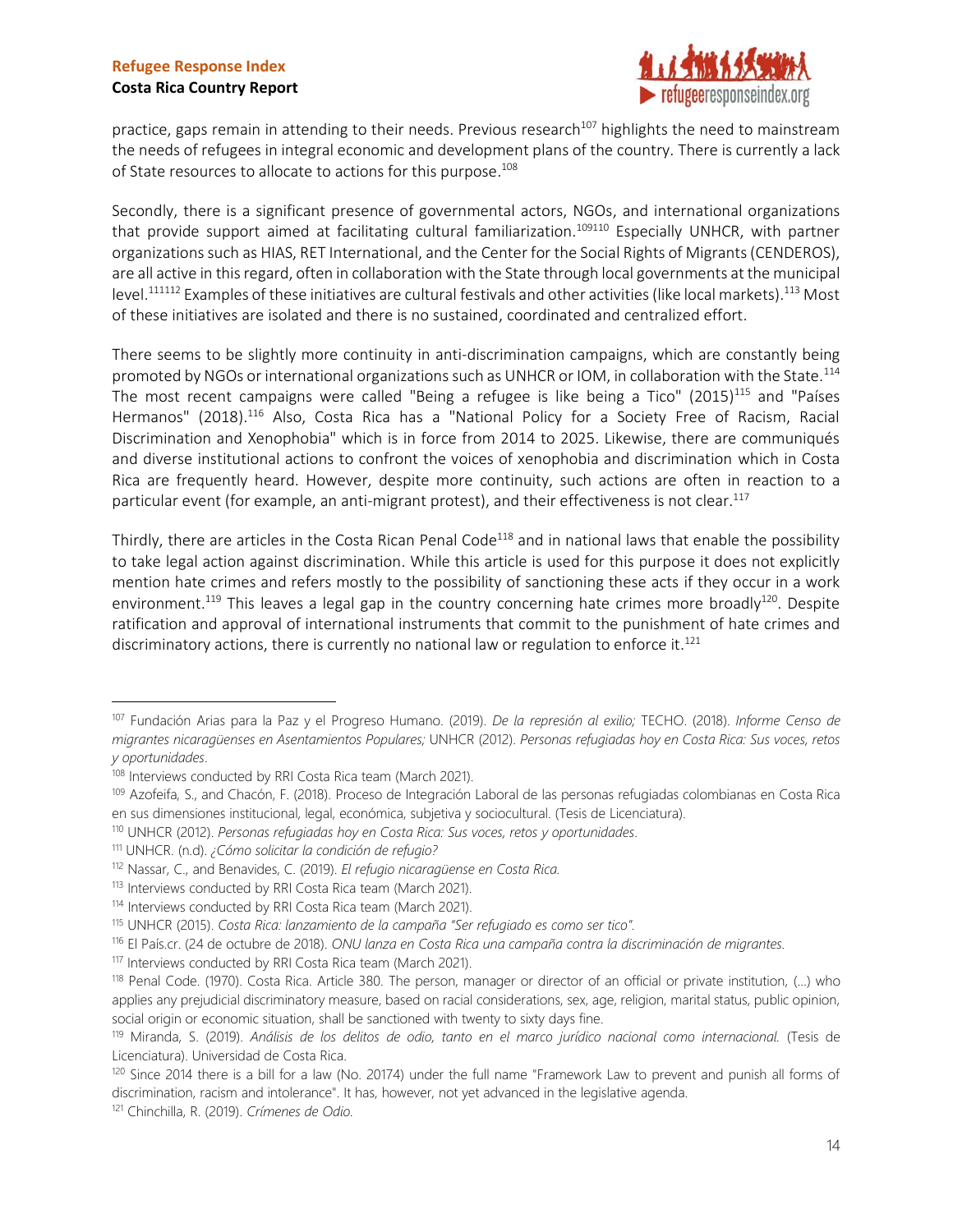

Finally, there are some sporadic projects<sup>122</sup> carried out to facilitate integration between the refugee population and the host communities, where attention is focused on improving the integral conditions of the entire community.<sup>123</sup> For example, a local market in Upala in North Costa Rica called "Mercadito Upaleño" is set up for the benefit of the refugee population, who come there to sell their products, but which also stimulates the participation of nationals and non-refugee foreigners to buy and sell in the market. <sup>124</sup> Notably such initiatives are supported by the municipalities, showing local governments' interest in promoting activities to strengthen the integration of refugees in the host communities.<sup>125</sup>

Other than these sporadic projects, there are no State-facilitated programs to take advantage of the economic benefits that refugees bring with them. UNHCR and HIAS indicated that this is an issue on which they are currently working<sup>126</sup> and they are providing support to streamline the mechanisms in preliminary programs to foster socio-economic links between refugees and host communities.

#### <span id="page-14-0"></span>*Pillar 5: Towards Durable Solutions*

Costa Rica does not encourage or carry out premature or involuntary returns or repatriation of refugees, following the principles of non-refoulment and non-expulsion advocated by UNHCR. Voluntary returns are legally stipulated, applying the cessation of their refugee status in the country.<sup>127</sup> In such cases, there is no censorship or prohibition for them to access information about their country of origin for possible returns<sup>128</sup>. There is also no specific program to provide such information.<sup>129</sup> Occasional visits to the country of origin may be approved in exceptional circumstances, but government authorities are naturally often wary of granting this permission. 130

The country does not have a system in place to review refugee status once it has been granted.<sup>131</sup> However, if an unsolicited change in refugee status should occur the Administrative Immigration Court (TAM) has the authority to resolve appeals filed against the final resolutions issued by the Restricted Visas and Refugee Commission. 132

Costa Rica does not have a repatriation or resettlement program.<sup>133</sup> Resettlement is considered only in exceptional cases, for example, if the person needs medical treatment that is not available in the country,

<sup>&</sup>lt;sup>122</sup> Several questions do not apply as they asked about refugee camps and Costa Rica does not have these camps. What it does have are Temporary Migrant Attention Centers (CATEM). But these places serve as a very temporary place of care (and not for residence) for applicants and only if they have a specific vulnerability. In other words, they do not function as a refugee camp.

<sup>&</sup>lt;sup>123</sup> Interviews conducted by RRI Costa Rica team (March 2021).

<sup>&</sup>lt;sup>124</sup> Interviews conducted by RRI Costa Rica team (March 2021).

<sup>&</sup>lt;sup>125</sup> Interviews conducted by RRI Costa Rica team (March 2021).

<sup>&</sup>lt;sup>126</sup> Interviews conducted by RRI Costa Rica team (March 2021).

<sup>127</sup> Refugee Regulations (Reglamento de Personas Refugiadas) Nº 36831-G. Poder Ejecutivo, Costa Rica, 1 de noviembre del 2011. Article 27. "In accordance with the Convention, a person shall cease to be a refugee in the following cases: (...) If he/she has voluntarily resettled in the country he/she had left, outside of which he/she had remained for fear of persecution."

<sup>&</sup>lt;sup>128</sup> In interviews with UNHCR representatives in Costa Rica, it was shared that the country does not have programs, agreements or develop any type of effort to influence the improvement of structural conditions in the countries of origin (interview, 2021).

<sup>&</sup>lt;sup>129</sup> Interviews conducted by RRI Costa Rica team (March 2021).

<sup>130</sup> Interviews conducted by RRI Costa Rica team (March 2021).

<sup>&</sup>lt;sup>131</sup> Interviews conducted by RRI Costa Rica team (March 2021).

<sup>132</sup> National Commission for the Improvement of the Administration of Justice - CONAMAJ. (2017). *El estatuto de la persona refugiada*. Available at: http://www.conamaj.go.cr/images/libros/pdf/059.pdf

<sup>133</sup> Interviews conducted by RRI Costa Rica team (March 2021).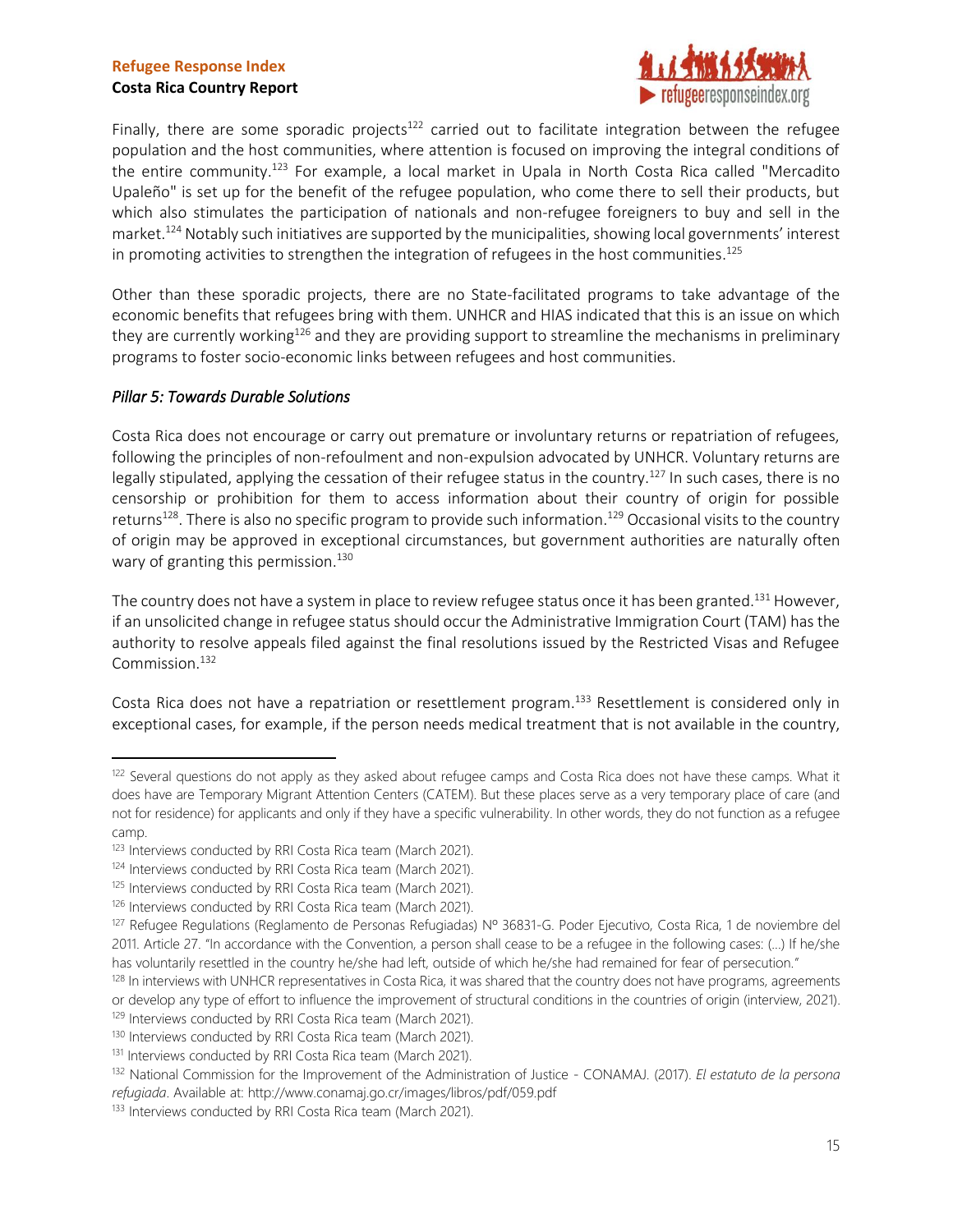

and therefore must seek such attention in another country. In such cases, Costa Rica cooperates in the process of upholding the person's already approved refugee status. 134

In contrast with non-refugee foreigners, Costa Rica has several beneficial conditions for their formal integration in the country. Information on processes of naturalization and acquiring a permanent residence permit are generally clear.<sup>135</sup> Recognized refugees may opt for permanent residence in Costa Rica, even with the provision that this would not imply the loss of refugee status unless so desired. Further, refugees are exempted from the fees for the change of migration category and, several exceptions in migration law enable refugees to pass bureaucratic steps with temporary documentation or an affidavit if the person is unable to access certain documentation.<sup>136</sup> However such provisions can cause delays in the process.<sup>137</sup>

In contrast, national laws provide no specific reference to refugees in the naturalization process, which appears to be only softly promoted as an option for refugees.<sup>138</sup> Finally, naturalization does not appear to be the preferred option among refugees as the administrative to pursue the process are much higher compared to maintaining their refugee status, $^{139}$  or opting for temporary or permanent residence. $^{140}$ 

#### <span id="page-15-0"></span>*Pillar 6: Making the International Refugee System Work*

Nationally, the Costa Rican State is active in enabling a multi-stakeholder approach and shows substantial openness to collaboration with international organizations and local NGOs. Such collaboration happens at the policy level through the participation of civil society in national bodies such as the National Migration Council, as well as in projects tailored to the attention required by refugees (for example during the determination process), in respecting their rights, promoting employment and other facets of refugee response, such as monitoring deportations and complementary support programs. Generally, the State shows openness<sup>141</sup>. This openness could be explained, in part, by the fact that the State has limited capacity to deal with a large number of refugee applications and ensure its full attention to the situation of refugees. Therefore, the State welcomes this multi-stakeholder approach because it provides support and solutions, if only temporarily, to the gaps the State cannot fill.

Internationally, Costa Rica is engaged in global, regional, and to a lesser extent, bilateral cooperation<sup>142</sup> regarding refugee issues.<sup>143</sup> The country is an active participant in international forums and efforts organized by UNHCR. In 2017, Costa Rica signed the Declaration of San Pedro Sula, supporting the establishment of the Comprehensive Refugee Response Framework (MIRPS in Spanish) for a comprehensive approach to forced displacement in the region.<sup>144</sup> To comply with the commitments made, the "Framework for the Protection and Solutions in Response to the Situation of Refugees in Costa Rica"

<sup>134</sup> Interviews conducted by RRI Costa Rica team (March 2021).

<sup>135</sup> Directorate of Immigration and Foreigners (n.d.). *Refugio.*

<sup>136</sup> Refugee Regulations (Reglamento de Personas Refugiadas) Nº 36831-G. Article 84. "(...) shall be exempt from the payment for the concept of change of migratory category and guarantee deposit, only those who maintain the status of refugee person." 137 Interviews conducted by RRI Costa Rica team (March 2021).

<sup>138</sup> Interviews conducted by RRI Costa Rica team (March 2021).

<sup>&</sup>lt;sup>139</sup> The research team was unable to obtain data in this regard despite being requested in interviews and through other channels.

<sup>140</sup> Interviews conducted by RRI Costa Rica team (March 2021).

<sup>&</sup>lt;sup>141</sup> Interviews conducted by RRI Costa Rica team (March 2021).

<sup>&</sup>lt;sup>142</sup> However, Costa Rica does not have bilateral and multilateral overseas development assistance (ODA) programmes.

<sup>143</sup> FIDH. (2019). *Costa Rica: Políticas Migratorias y Derechos Humanos en la Región de las Américas.*

<sup>144</sup> UNHCR. (2019). *II Informe Anual del Marco Integral Regional para la Protección y Soluciones (MIRPS).*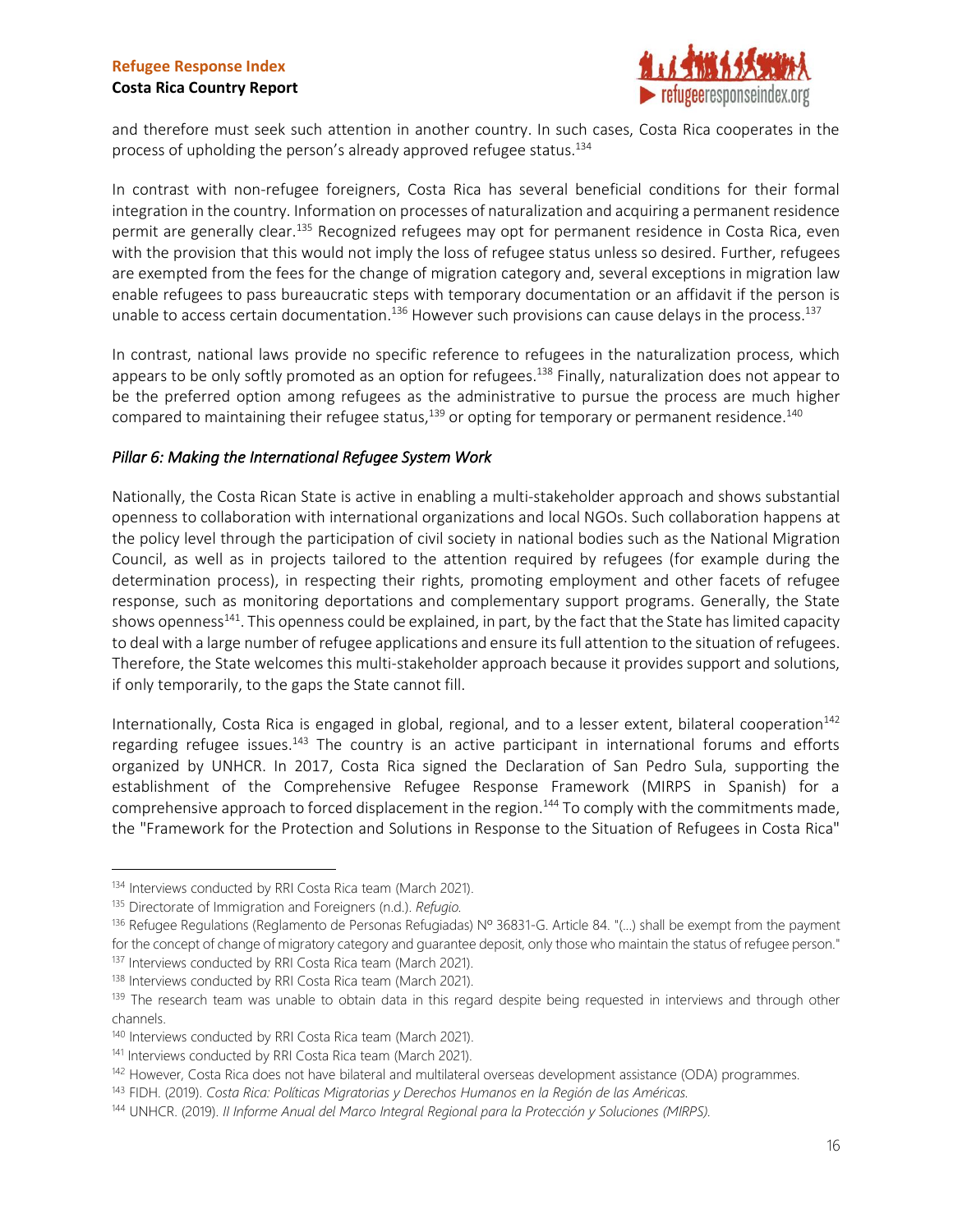#### **Costa Rica Country Report**



(MINARE) was developed to assist forcibly displaced persons. <sup>145</sup> This is one of the main instruments currently in place to govern refugee matters and is aligned with regional and global agreements.<sup>146</sup> Costa Rica is open to receiving independent organizations to conduct research and monitoring missions on the refugee system and publicly discloses the findings in such reports. In interviews, it was mentioned that organizations such as UNHCR or the OAS have carried out this type of mission in the country without any difficulties. 147

The country participates in working groups of the Regional Conference on Migration (RCM)<sup>148</sup> which promotes the exchange of good practices of migration governance, including the issue of refugees' data, and the provision of technical support and information among the countries of the organization.<sup>149</sup> Costa Rica offers its data and experiences openly with interested parties, although following the large number of asylum applications since 2018, the Refuge Unit's institutional capacity was compromised, which meant difficulties in keeping track of statistics. To this end, a digitalization process is considered necessary to improve data capturing. 150

#### <span id="page-16-0"></span>4. Conclusion and Recommendations

Costa Rica is a politically stable country with a long trajectory of granting refuge to people from the region, especially from Colombia, Venezuela, and other Central American countries. As such, the country has had a leadership position in the region on many issues related to refugees and international protection. In 2018 and 2019, an unprecedented number of asylum seekers from Nicaragua arrived in the country. This seriously compromised Costa Rica's capacity to respond effectively to refugees. The Covid-19 crisis and the closing of the borders have complicated matters further.

Notwithstanding, Costa Rica has maintained its commitment to an open policy to asylum seekers; it respects the principle of nonrefoulement and non-rejection at the border; and in general, its adherence to international standards and conventions is well recognized. Its institutional system, by design, is exemplary: The Refugee Unit is a processing institution that conducts the RSD procedure, and the Restricted Visa and Refugee Commission that decides on refugee applications based on the Unit's advice. Finally, the existence of the Administrative Migration Tribunal as an independent second-level court of review is a significant legal protection. This institutional design creates the possibility for asylum seekers to appeal decisions taken in the RSD process to two independent bodies, one being a court of law. At the same time, the country stands out for the recognition of gender (including sexual minorities) as a reason for granting asylum and refugee status and for granting documentation to all refugee applicants, allowing them to access employment, social services, and assistance programs.

While the institutional design and legal recognition of refugee matters may be considered above and beyond international guidelines and treaty obligations, in practice there are many bottlenecks that limit the country's capacity to respond effectively, and promptly, to refugee matters. These mainly entail

<sup>145</sup> UNHCR (2020) *Enhance Protection of Nicaraguan asylum-seekers and refugees in Costa Rica.*

<sup>&</sup>lt;sup>146</sup> Interviews conducted by RRI Costa Rica team (March 2021).

<sup>&</sup>lt;sup>147</sup> Interviews conducted by RRI Costa Rica team (March 2021).

<sup>148</sup> Participating RCM countries: Belize, Canada, Costa Rica, Dominican Republic, El Salvador, Guatemala, Honduras, Mexico, Nicaragua, Panama and United States.

<sup>149</sup> International Organization for Migration - IOM. (2019). *Características del proceso de recolección y uso de los registros administrativos sobre migración en Centroamérica, México y el Caribe*

<sup>&</sup>lt;sup>150</sup> Interviews conducted by RRI Costa Rica team (March 2021).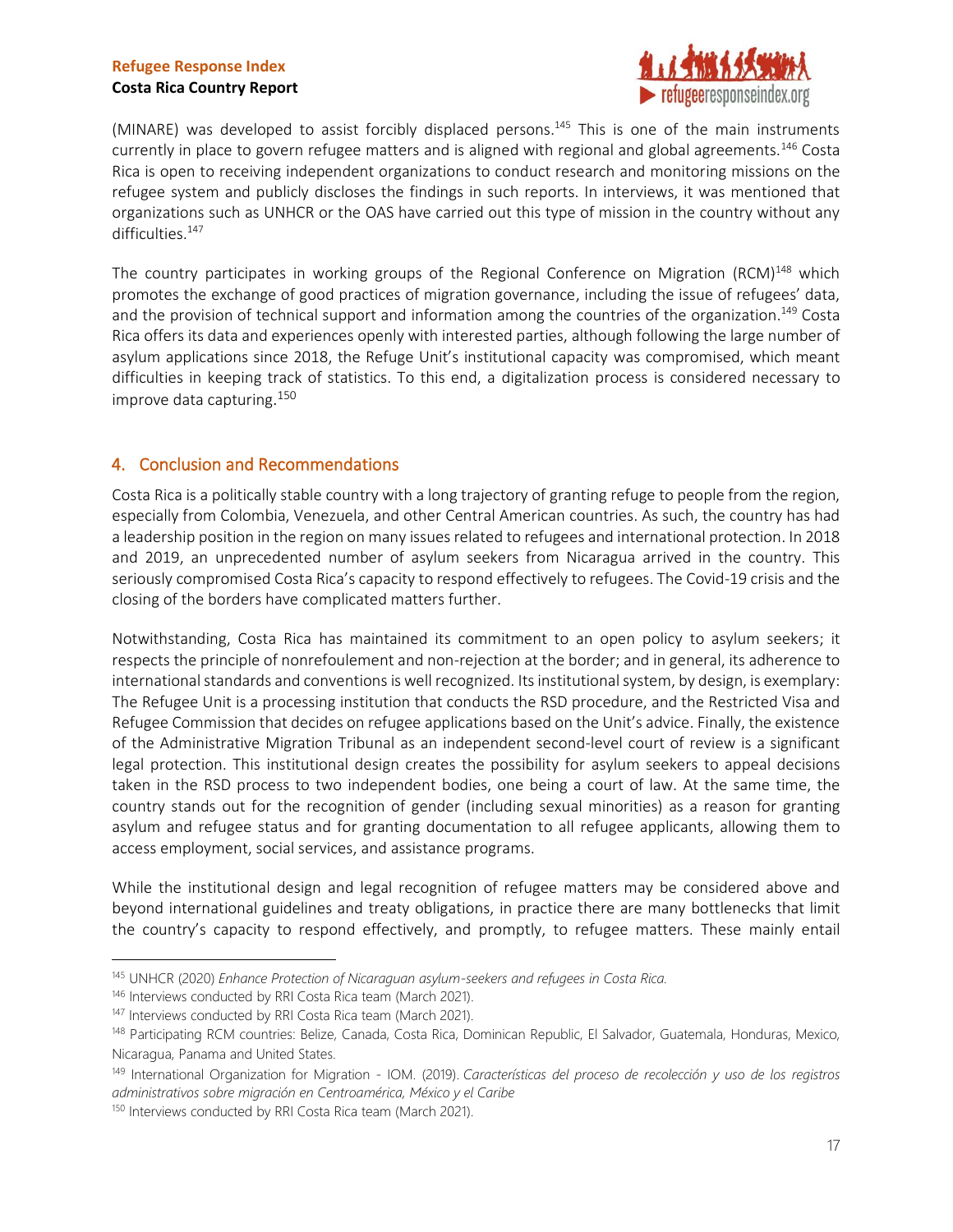

limitations in terms of institutional capacity to guarantee a rapid and efficient RSD procedure and to ensure that applicants enjoy living conditions conducive to their successful integration into Costa Rican society.

Concerning institutional capacity, there is a shortage of personnel in the State institutions charged with managing and conducting the RSD process. The Refuge Unit, before receiving support from UNHCR, had only five people to process all the applications, which was grossly insufficient to process the large number of asylum applications. At the same time, staff rotation in the institutions is high and training is limited, which means that the learning curve for staff members is often steep and must be repeated.

Limited capacity also becomes visible in the number of resources invested in refugee matters. Asylum seeker and refugee protection is significantly supported by UNHCR, its partner organizations, and other civil society organizations, although the State permits and promotes collaboration with these entities. Importantly, the Costa Rican government also permits the overall generous policy approach to continue. Despite the many positive aspects, socio-cultural and formal economic integration of asylum seekers and refugees remains a challenge.

Based on the above findings and analysis in this report, and the data collected in the Refugee Response Index, which is annexed, we wish to highlight several challenges and recommendations regarding the country's capacity to respond to refugee issues:

- $\triangleright$  At the border posts, there is a need to improve the information system available to foreigners. Currently, many people do not know that they qualify for asylum, and little information is accessible on the RSD procedure.
- $\triangleright$  Ideally, border State personnel should be trained to identify potential asylum seekers, as well as their specific vulnerabilities, so that information is available, and the special needs of asylum seekers are identified early in the process.
- $\triangleright$  Currently, the RSD procedure has a long duration which leaves asylum seekers vulnerable. The procedure should take three months or less, but currently takes anywhere between nine months and two years. With the Covid-19 crisis, waiting times are likely to be even higher. To this end institutional capacity continues to need to be strengthened on a structural basis, which should go above and beyond the support provided by UNHCR and other entities.
- $\triangleright$  The 3-month waiting time, from the moment after formally having submitted the refugee application, before being allowed to work is a serious limitation. With the institutions attending to asylum applications flooded with work, delays can be as high as several years before a formal recognition to work is provided. These delays are a barrier to asylum seekers' successful integration in the country, and push them into the informal labour market, in suboptimal and vulnerable conditions. Costa Rica should consider eliminating the 3-month waiting time for asylum seekers and provide them with a formal work permit earlier on in the RSD process to permit earlier access to the legal labour market.
- $\triangleright$  Another important consideration is to design the RSD process in such a way that no administrative payments are required from the asylum applicant. Currently, payments are required for the extension of documentation, as well as for its renewal, and even the telephone line provided for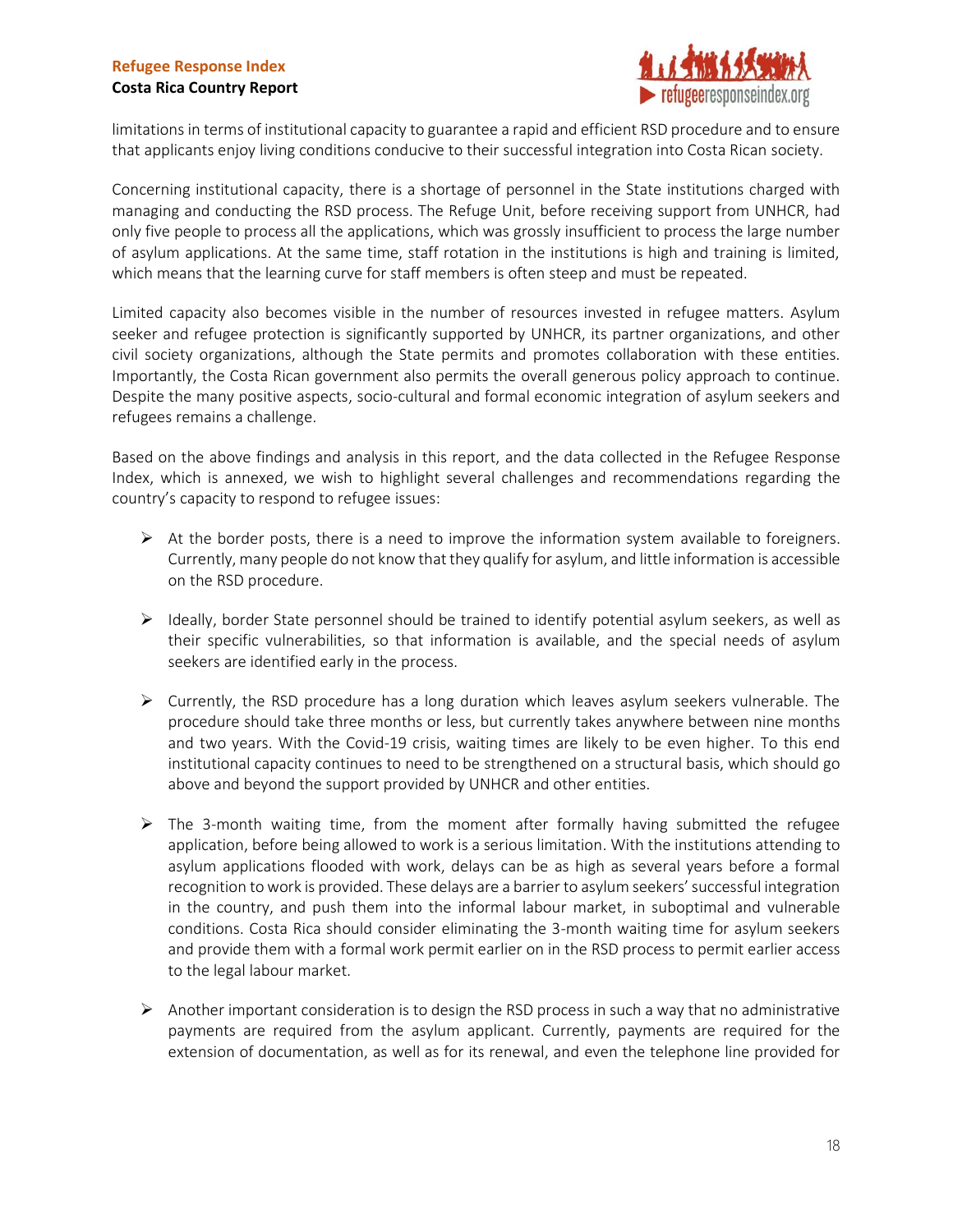

consultations and to carry out procedures can be prohibitively expensive<sup>151</sup>. Many refugees are in vulnerable situations have few economic resources, especially if they are not allowed to work. It is recommended the RSD process be completely free of charge to the applicant.

- $\triangleright$  There are various social assistance, employment, humanitarian aid, legal advice, and other types of programs in the country, mostly developed by international or civil society organizations in collaboration with, but not led by the State. However, these programs' capacities are limited. The high number of applicants has overwhelmed these programs and while there is a need to sustain existing programs, a better design may allow broader access and coverage. To achieve this, institutional coordination mechanisms between the State and other organizations are indispensable and a proper contingency plan providing a comprehensive approach to asylum seekers and refugees is necessary.
- $\triangleright$  It is impossible to rule out a new substantial influx of asylum seekers (especially when land borders are reopened). The country's migration and refugee system must adapt to sustain these high migratory flows of asylum seekers. The Refugee Response Index provides important elements to consider implementing, strengthening, or adjusting to ensure this adaptation is as efficient as possible. These include, for example, developing a contingency plan for future massive migratory flows to be able to respond more effectively to situations such as the one in 2018.
- $\triangleright$  Also, Costa Rica should implement more complementary categories of protection, for which the country's Migration law has created the legislative mechanisms. In 2020, this complementary protection category was first applied for Venezuelan, Colombian, and Nicaraguan asylum seekers, and its functioning should be monitored and evaluated.
- $\triangleright$  Finally, Costa Rica should also continue to engage in multilateral agreements and intensify its efforts for more bilateral agreements to work with the countries of origin of the main refugee producing populations, to seek to comprehensively address the reasons for their refugee claims. It should also incorporate the possibility of seeking third country agreements for special cases in which Costa Rica cannot provide refuge.

<sup>151</sup> The cost of the call is \$3 for four minutes of service (Contreras, 2018). In research interviews it was shared that this was not ideal because 1) the call times are sometimes quite extensive and 2) the process should be free of charge so as not to imply barriers to access.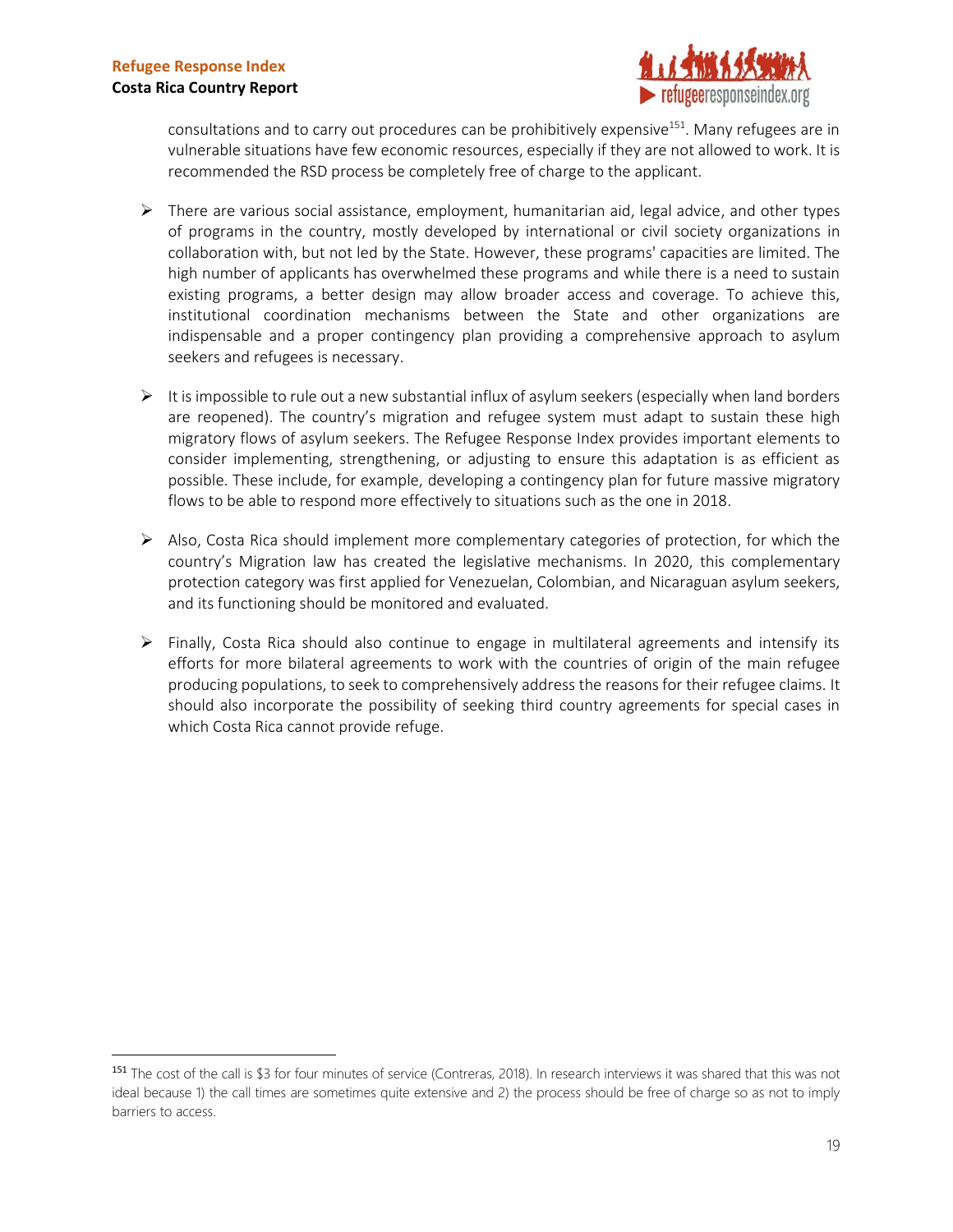

#### <span id="page-19-0"></span>5. Bibliography

- Asamblea Legislativa de la República de Costa Rica. (1943). Decreto Legislativo No.9884. Publicado en La Gaceta Diario Oficial No. 233, del 21 de septiembre del 2020. Available at: https://www.imprentanacional.go.cr/pub/2020/09/21/ALCA249\_21\_09\_2020.pdf
- Asylum Access. (2018). El Derecho al Trabajo de las Personas Solicitantes de Asilo y Refugiadas en América Latina y el Caribe [pdf]. Available at: https://asylumaccess.org/wpcontent/uploads/2018/06/Derechos-Laborales-Refugiadas-en-America-Latina-y-el-Caribe-final-ESP.pdf.
- Autoridad Reguladora de los Servicios Públicos. (2020). Calidad de los Servicios de Acueducto y Alcantarillado. Available at: https://aresepmy.sharepoint.com/:p:/g/personal/multimedia\_aresep\_go\_cr/EdRUtT20nrpNpHbWgJ-PNPIB1Nnm7RtXETjFnjiZ\_pkPwg?e=j6Tl0A
- Azofeifa, S., and Chacón, F. (2018). Proceso de Integración Laboral de las personas refugiadas colombianas en Costa Rica en sus dimensiones institucional, legal, económica, subjetiva y sociocultural. (Tesis de Licenciatura).
- Barquero, K (2017, December 4th) Costa Rica: el país que más refugiados recibe en Centroamérica. ElPaís.cr. Available at: https://www.larepublica.net/noticia/costa-rica-el-pais-que-mas-refugiadosrecibe-en-centroamerica
- CENDEROS. (n.d). Centro de Derechos Sociales del Inmigrante CENDEROS. Available at: https://cenderos.org
- Chinchilla, R. (2019). Crímenes de Odio. Available at: https://derecho.ucr.ac.cr/Posgrado/derechopenal/crimenes-de-odio/
- Constitution of Costa Rica. [Const]. Art. 31. 7 de noviembre de 1949 (Costa Rica).
- Contreras, J (2018, september 6th) ¿Cómo acogerse a la condición de refugiado en Costa Rica? *Semanario Universidad.* Available at: https://semanariouniversidad.com/suplementos/dialogos-sobre-elbienestar/como-acogerse-a-la-condicion-de-refugiado-en-costa-rica/
- Coto, D. (2021). CCSS y ACNUR firman convenio para asegurar a 10 000 personas solicitantes de refugio o refugiadas. Available at: https://www.ccss.sa.cr/noticias/servicios\_noticia?ccss-y-acnur-firmanconvenio-para-asegurar-a-10-000-personas-solicitantes-de-refugio-o-refugiadas.
- Directorate of Immigration and Foreigners. (n.d). Refugio, asilo o apátrida. Dirección General de Migración y estranjería. Available at: https://www.migracion.go.cr/Documentos%20compartidos/Categor%c3%ada%20Migratorias%2 0%28Extranjer%c3%ada%29/Categor%c3%adas%20Especiales/Casos%20de%20Humanidad/Refu gio.pdf
- Directorate of Immigration and Foreigners (n.d.). Refugio. Dirección General de Migración y Extranjería. Available at: https://www.migracion.go.cr/Paginas/Refugio.aspx
- Directorate of Immigration and Foreigners. (2020). Resolución N° DJUR-0164-10-2020-JM. Dirección General de Migración y Extranjería. Available at: http://www.pgrweb.go.cr/scij/Busqueda/Normativa/Normas/nrm\_texto\_completo.aspx?param1 =NRTC&nValor1=1&nValor2=92921&nValor3=123178&strTipM=T
- Directorate of Immigration and Foreigners. (2021). Personas Reconocidas Refugiadas Dato Acumulado. DGME. Statistics as of December 31, 2020.
- El País.cr. (2018, October 24th). ONU lanza en Costa Rica una campaña contra la discriminación de migrantes. El País.Cr. Available at: https://www.elpais.cr/2018/10/24/onu-lanza-en-costa-ricauna-campana-contra-la-discriminacion-de-migrantes/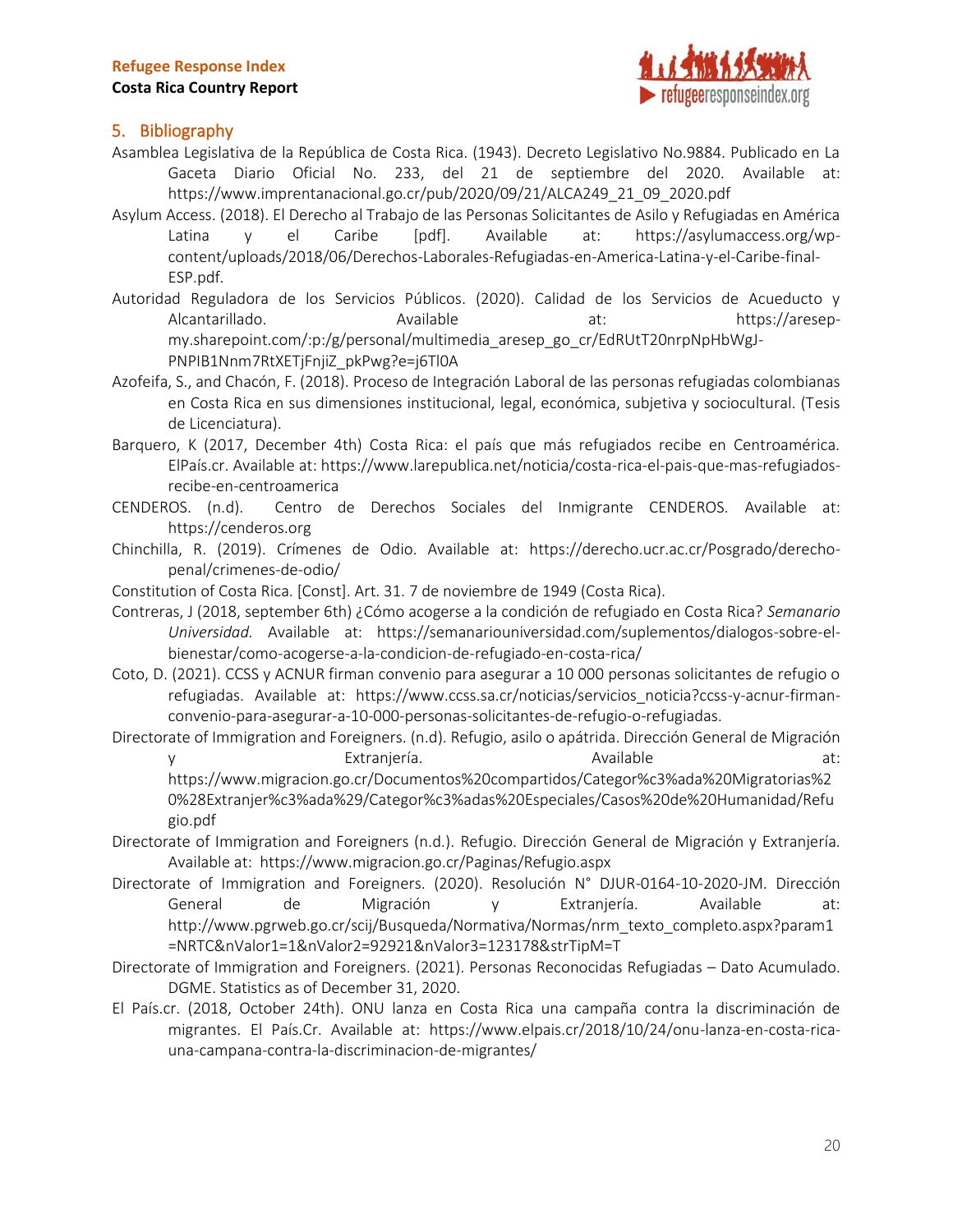#### **Costa Rica Country Report**



- Federación Internacional de Derechos Humanos FIDH. (2019). Costa Rica: Políticas Migratorias y Derechos Humanos en la Región de las Américas [pdf] (3ra ed). Federación Internacional de Derechos Humanos. Available at: https://www.fidh.org/IMG/pdf/CostaRica517e.pdf
- Fundación Arias para la Paz y el Progreso Humano. (2019). De la represión al exilio: Nicaragüenses en Costa Rica, caracterización sociodemográfica, organizaciones y agenda de apoyo [pdf]. Available at: https://arias.or.cr/wp-content/uploads/2019/05/1De la represion al exilio vercompleta.pdf
- Fundación Mujer. (n.d). Proyecto de Medios de Vida e Inclusión Económica para personas refugiadas. Fundacionmujer.org. Available at: https://www.fundacionmujer.org/proyecto-eai.
- Guilarte, J (2020) Contexto Institucional Jurídico. Internal Use Document.
- HIAS. (n.d). HIAS in Costa Rica. HIAS. Available at: https://www.hias.org/where/costa-rica.
- HIAS (2020) Estudio sobre el mercado laboral para personas refugiadas y solicitantes de refugio en el Valle Central (San José, Alajuela, Heredia y Cartago), Upala y Los Chiles, Costa Rica. Researchers Petra Petry and Carlos Salas.
- Immigration Control Regulations (Reglamento de Control Migratorio) Nº 36769-G. Available at: https://www.migracion.go.cr/Documentos%20compartidos/Reglamentos/Reglamento%20Contro l%20Migratorio.pdf
- International Labour Organization. (2014). Estudio de casos sobre reconocimiento de título y aprovechamiento de las destrezas de las personas trabajadoras migrantes. Casos: Costa Rica, Panamá y República Dominicana. Available at: https://www.ilo.org/wcmsp5/groups/public/-- americas/---ro-lima/---sro-san\_jose/documents/publication/wcms\_240120.pdf
- International Organization for Migration IOM. (2019). Características del proceso de recolección y uso de los registros administrativos sobre migración en Centroamérica, México y el Caribe [pdf]. Available at: https://rosanjose.iom.int/site/sites/default/files/rpcc-final\_esp-dig\_0.pdf.
- La Gaceta. (2010). Alcance Nº 33 [pdf]. San José, Costa Rica. Available at: https://www.mep.go.cr/sites/default/files/descargas/programas-deestudio/1y2cicloeducgeneralbasica.pdf
- La Gaceta. (2020). Alcance N° DJUR-0190-12-2020-JM. Available at: https://www.migracion.go.cr/Documentos%20compartidos/Circulares%20y%20Directrices/2020/ N%c2%b0%20DJUR-0190-12-2020-

JM%20Categor%c3%ada%20Migratoria%20Complementaria.pdf

- Law Nº 2694. Ley sobre la prohibición de discriminación del trabajo. San José, Costa Rica, 22 de noviembre de 1960. Constantin at: Available at: Available at: https://www.ilo.org/dyn/natlex/docs/WEBTEXT/31596/64866/S60CRI01.htm
- Law Nº 8764. Migration Law (Ley General de Migración y Extranjería). Diario Oficial La Gaceta Nº 170, San José, Costa Rica, 01 de setiembre del 2009. Available at: https://www.acnur.org/fileadmin/Documentos/BDL/2009/7261.pdf
- Mata, E. (2018). Población Refugiada en el Sistema Educativo Costarricense. [pdf] (1era ed.). Ministerio de Educación Pública; Departamento de Educación Intercultural; Dirección de Desarrollo Curricular. Available at: https://www.mep.go.cr/sites/default/files/guia-personas-refugiadas.pdf.
- Ministry of Public Education MEP, Ministry of the Interior and Police, and UNHCR. (2013). La educación un derecho de todos y todas: Compendio de normas acerca del derecho a la Educación de la población migrante y refugiada. [pdf]. Available at: https://www.acnur.org/fileadmin/Documentos/Publicaciones/2014/9444.pdf.
- Ministry of the Interior and Police. (n.d). Tribunal Administrativo Migratorio [pdf]. Available at: http://www.tribunalmigratorio.go.cr/Publicaciones/Acerca%20de%20qu%C3%A9%20es%20el%2 0TAM.pdf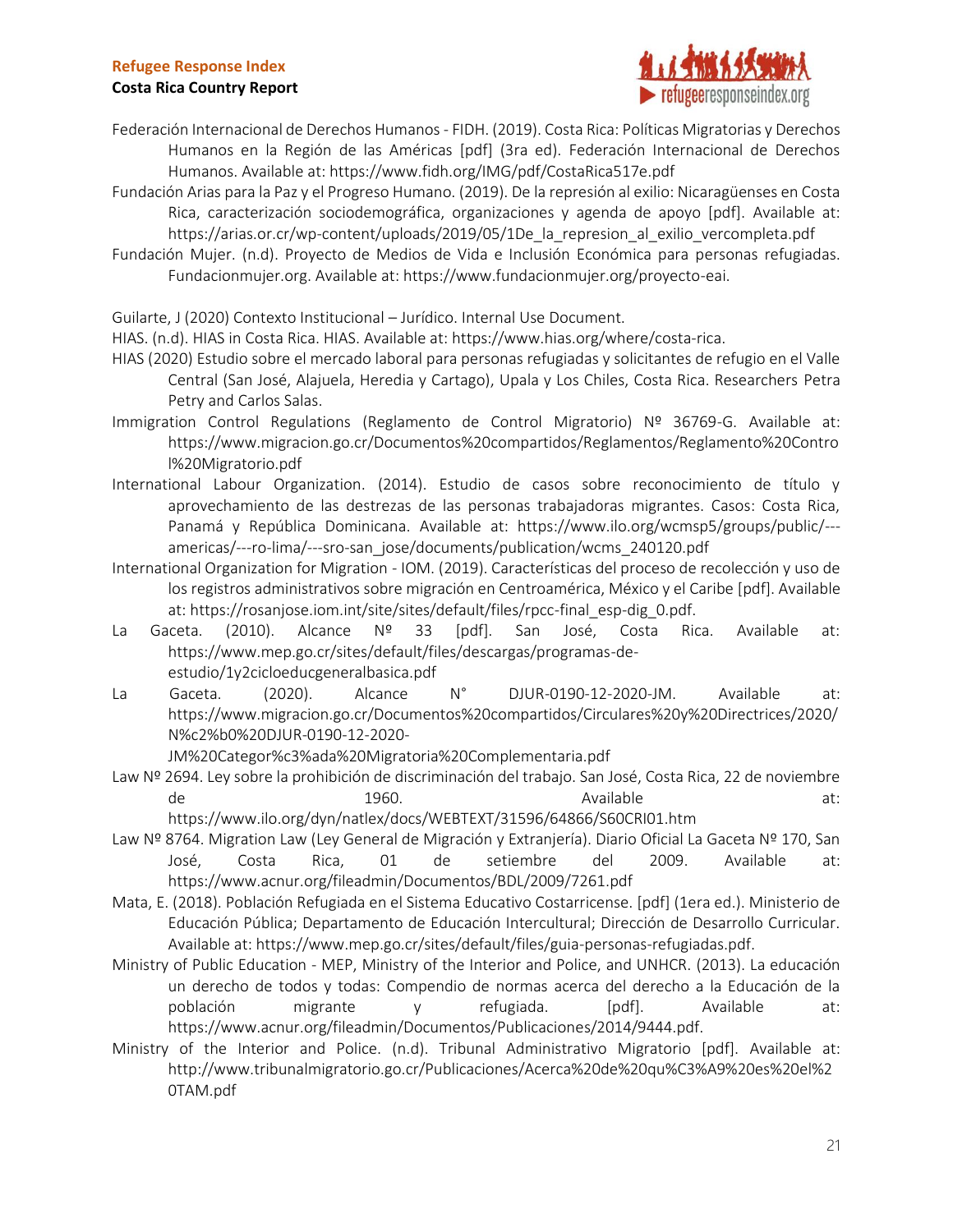#### **Costa Rica Country Report**



- Ministry of National Planning and Economic Policy MIDEPLAN. (2019). Plan Nacional de Desarrollo y de Inversión Pública del Bicentinario. Available at: https://documentos.mideplan.go.cr/share/s/ka113rCgRbC\_BylVRHGgrA
- Ministry of Labor and Social Security MTSS. (2018). Tercera edición del reto Empléate Vivir la Integración: programa brindará oportunidades laborales a personas refugiadas. Available at: http://www.mtss.go.cr/prensa/comunicados/2018/agosto/cp\_039\_2018.html
- Miranda, S. (2019). Análisis de los delitos de odio, tanto en el marco jurídico nacional como internacional. (Tesis de Licenciatura). Universidad de Costa Rica. Retrieved from: https://iij.ucr.ac.cr/wpcontent/uploads/bsk-pdf-manager/2019/09/Sandra-Miranda-Salazar-Tesis-completa.-pdf.pdf
- Nassar, C., and Benavides, C. (2019). El refugio nicaragüense en Costa Rica, 2018-2019: Desafíos de su integración. Facultad Latinoamericana De Ciencias Sociales, FLACSO, (1). Available at: https://flacso.or.cr/publicaciones/el-refugio-nicaraguense-en-costa-rica-2018-2019-desafios-desu-integracion/.
- National Commission for the Improvement of the Administration of Justice CONAMAJ. (2011). Política institucional para el acceso a la justicia por parte de la población migrante y refugiada (PIMR) [pdf]. Comisión Nacional para el Mejoramiento de la Administración de Justicia. Available at: https://www.acnur.org/fileadmin/Documentos/BDL/2014/9978.pdf.
- National Commission for the Improvement of the Administration of Justice CONAMAJ. (2017). El estatuto de la persona refugiada. 1era ed. [pdf] San José: Costa Rica, p.16. Available at: http://www.conamaj.go.cr/images/libros/pdf/059.pdf
- Organization for Economic Co-operation and Development OECD. (2018). Cómo los inmigrantes contribuyen a la economía de Costa Rica. OECD Publishing, Paris. Available at: https://doi.org/10.1787/9789264303867-es.
- Organización Panamericana de la Salud OPS. (2019). Perfil del Sistema y Servicios de Salud de Costa Rica. Available at: https://iris.paho.org/handle/10665.2/38590
- Penal Code. (1970). Costa Rica. Article 373. Available at: http://www.pgrweb.go.cr/scij/Busqueda/Normativa/Normas/nrm\_texto\_completo.aspx?param1 =NRTC&nValor1=1&nValor2=5027&nValor3=5321&strTipM=TC
- Poder Judicial. (n.d). Política Nacional para una sociedad libre de Racismo, discriminación racial y xenofobia 2014 - 2025 y su plan de acción [pdf]. Available at: https://accesoalajusticia.poderjudicial.go.cr/index.php/politica-nacional-sociedad-libre-rde-acismoafrodescendientes?download=374:politica-nacional-para-una-sociedad-libre-de-racismo
	- discriminacion-racial-y-xenofobia-2014-2025-y-su-plan-de-accion.
- Refugee Work Rights. (n.d). The Global Refugee Work Rights Scorecard. Available at: https://refugeeworkrights.org/scorecard/costa-rica/
- Refugee Regulations (Reglamento de Personas Refugiadas) Nº 36831-G. Poder Ejecutivo, Costa Rica, 1 de noviembre del 2011. Available at: https://www.acnur.org/fileadmin/Documentos/BDL/2011/8171.pdf
- Rodríguez, J. (2017). Banca, salud y estímulo del empleo: servicios públicos desde la óptica de los refugiados y solicitantes en Costa Rica. Revista de Ciencias Sociales (Cr), I(155),111-129. ISSN: 0482-5276. Available at: https://www.redalyc.org/articulo.oa?id=153/15352346007
- Rojas, S. (2020, October 1st). "Intégrate al empleo": la plataforma laboral para personas refugiadas y empresas impactadas por la COVID-19. DELFINO. Available at: https://delfino.cr/2020/10/integrate-al-empleo-la-plataforma-laboral-para-personas-refugiadasy-empresas-impactadas-por-la-covid-19.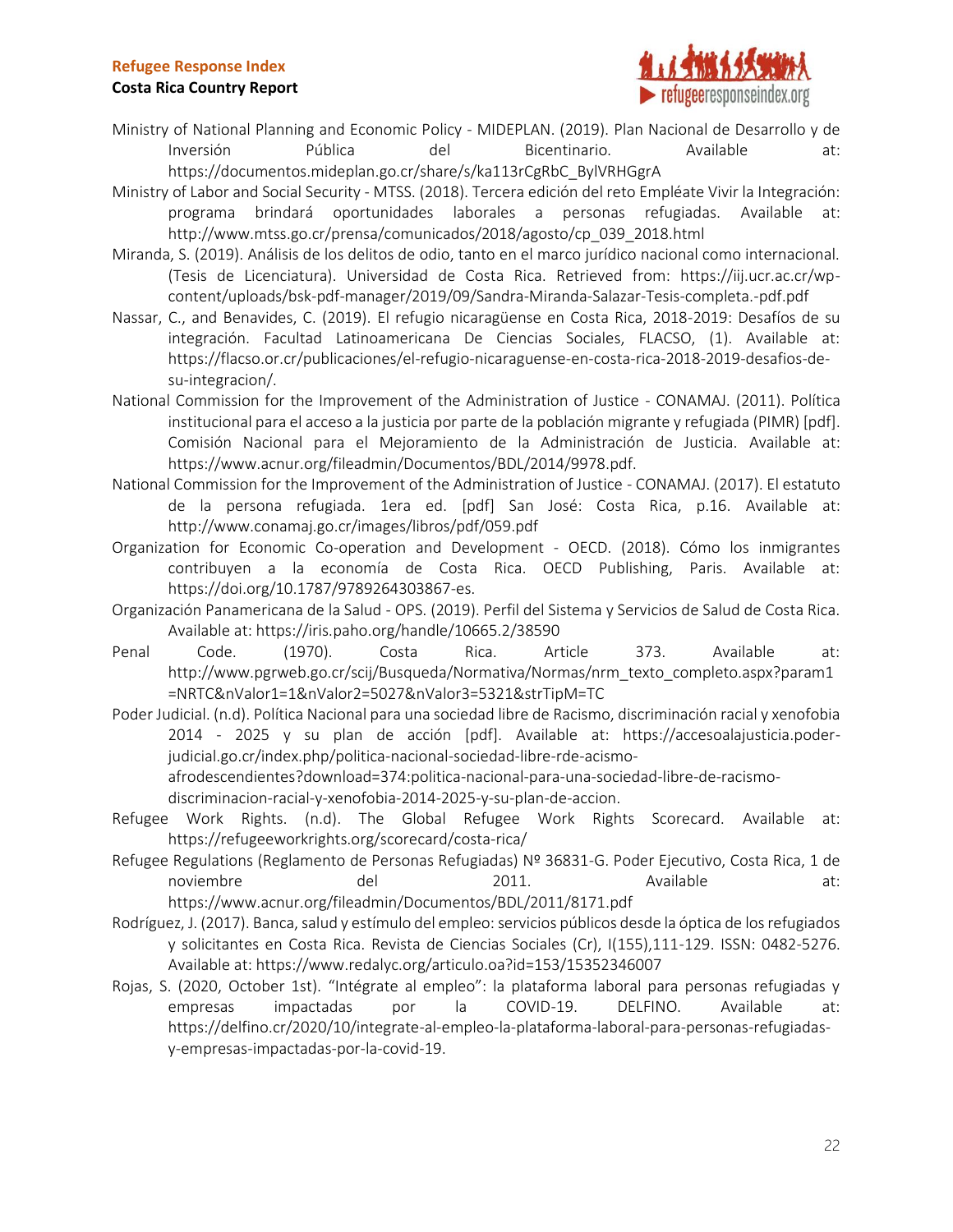#### **Costa Rica Country Report**



- TECHO. (2018). Informe Censo de migrantes nicaragüenses en Asentamientos Populares en San José, Costa Rica, a raíz de la crisis sociopolítica en Nicaragua. Available at: https://issuu.com/techo\_org/docs/nicaragua - informefinal digital
- United Nations High Commissioner for Refugees UNHCR (2012). Personas refugiadas hoy en Costa Rica: Sus voces, retos y oportunidades. [pdf]. Lara Segura & Asociados. Available at: http://www.acai.cr/sitioweb/sites/default/files/publicaciones/8985.pdf.
- UNHCR (2015). Costa Rica: lanzamiento de la campaña "Ser refugiado es como ser tico". Available at: acnur.org/noticias/noticia/2015/5/5b0c1d4912/costa-rica-lanzamiento-de-la-campana-serrefugiado-es-como-ser-tico.html
- UNHCR. (2019). 27 instituciones y empresas reciben reconocimiento por su compromiso con las personas refugiadas en en Costa Rica. Available at: https://www.acnur.org/noticias/press/2019/11/5ddfde4c4/27-instituciones-y-empresas-recibenreconocimiento-por-su-compromiso-con.html%20)
- UNHCR. (2019). II Informe Anual del Marco Integral Regional para la Protección y Soluciones (MIRPS) [pdf]. Available at: https://www.refworld.org.es/pdfid/5dc5e6fa4.pd
- UNHCR (2020) Enhance Protection of Nicaraguan asylum-seekers and refugees in Costa Rica. Internal Use Document.
- UNHCR (2020, August). Rapid Needs Assessments infographics.
- UNHCR. (2020). Intégrate al Empleo UNHCR. Integratealempleo.com. Available at: https://integratealempleo.com/.
- UNHCR. (n.d). ¿Cómo solicitar la condición de refugio? ACNUR Costa Rica. Official website. ACNUR Costa Rica. Available at: https://help.unhcr.org/costarica/como-solicitar-la-condicion-derefugiado#:~:text=Puede%20hacerlo%20llamando%20al%201311,que%20establecen%20las%20l eyes%20locales.
- UNHCR and OAS (2019 ) II Informe Anual del Marco Integral Regional para la Protección y Soluciones (MIRPS).
- Voorend, K; Oviedo, L and Alvarado, D (study in press) Future Demand for Migrant Labor in Costa Rica. KNOMAD.
- Voorend, K. (2019). ¿Un imán de bienestar en el sur? Migración y política social en Costa Rica (1st ed.). Universidad de Costa Rica. Available at: http://www.editorial.ucr.ac.cr/cienciassociales/item/2498-%C2%BFun-im%C3%A1n-de-bienestar-en-el-sur-migraci%C3%B3n-ypol%C3%ADtica-social-en-costa-rica.html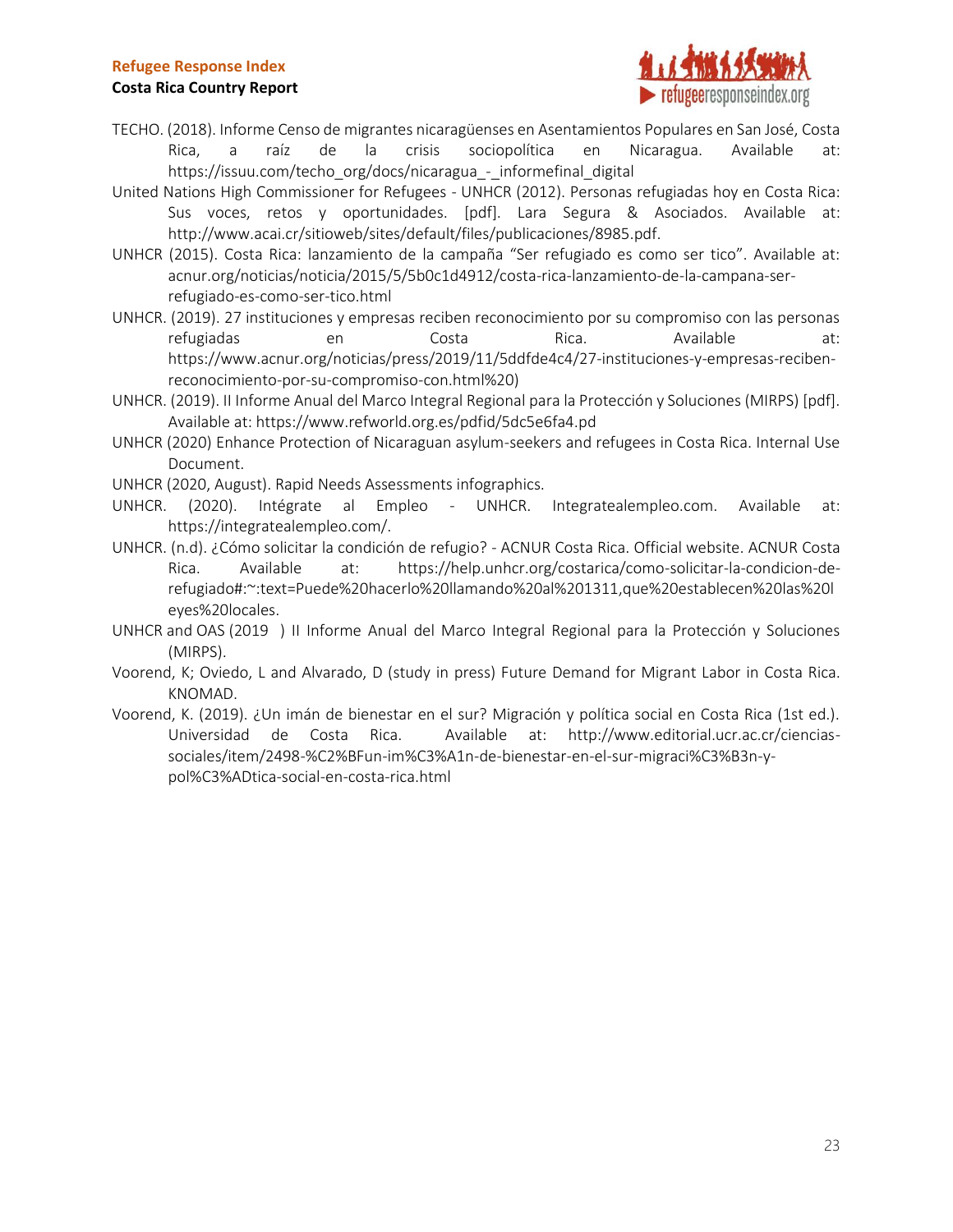Pillar 3 - Costa Rica



#### <span id="page-23-0"></span>6. Annex 1: Unweighted Scoring by Pillar

The below bar charts illustrate the unweighted average score for each component within the 6 pillars. This scoring is indicative only, given that the indicators and components have not been weighted, and should not be used for comparison purposes.









#### Pillar 4 - Costa Rica

#### 24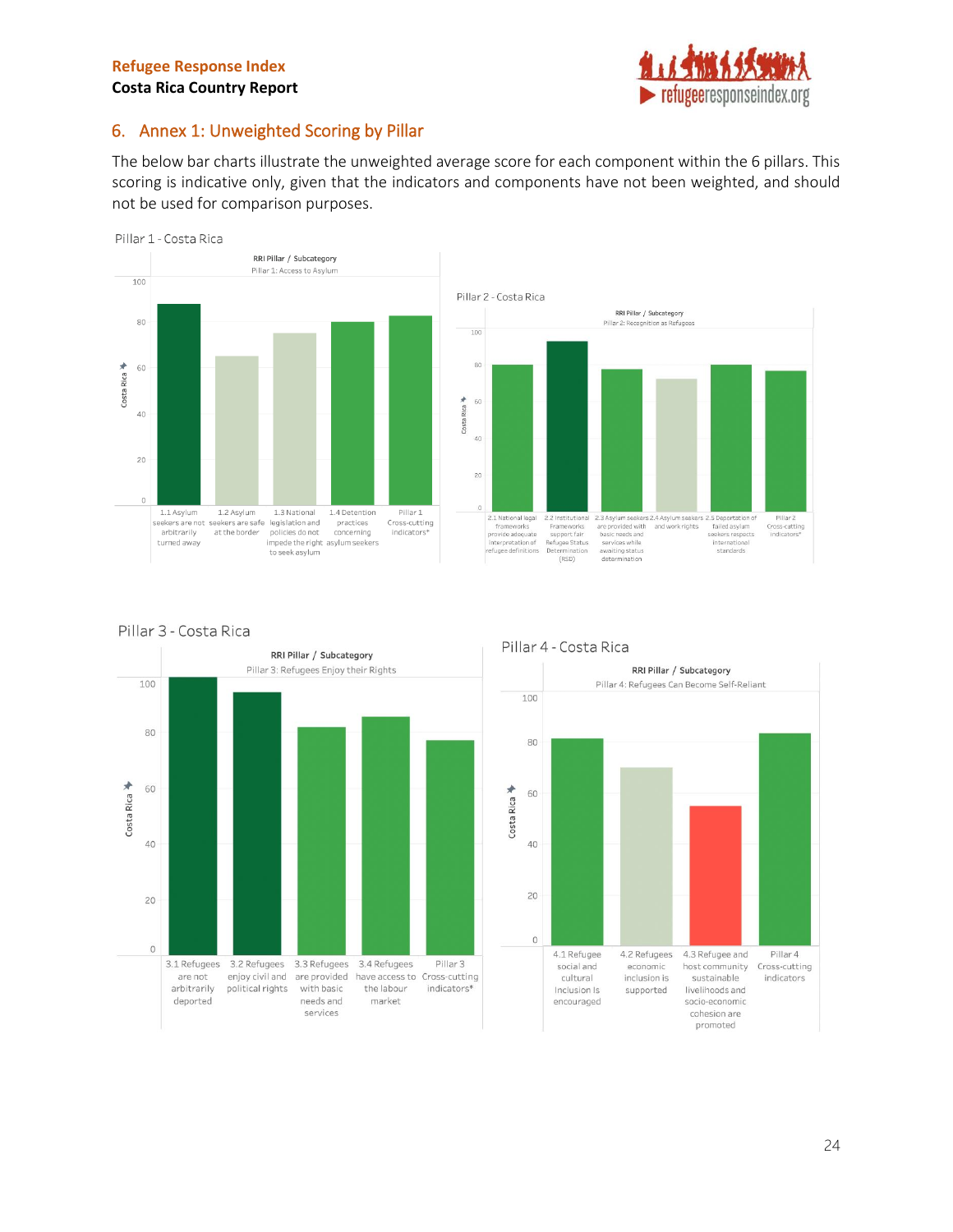#### **Costa Rica Country Report**



#### Pillar 5 - Costa Rica

Pillar 6 - Costa Rica